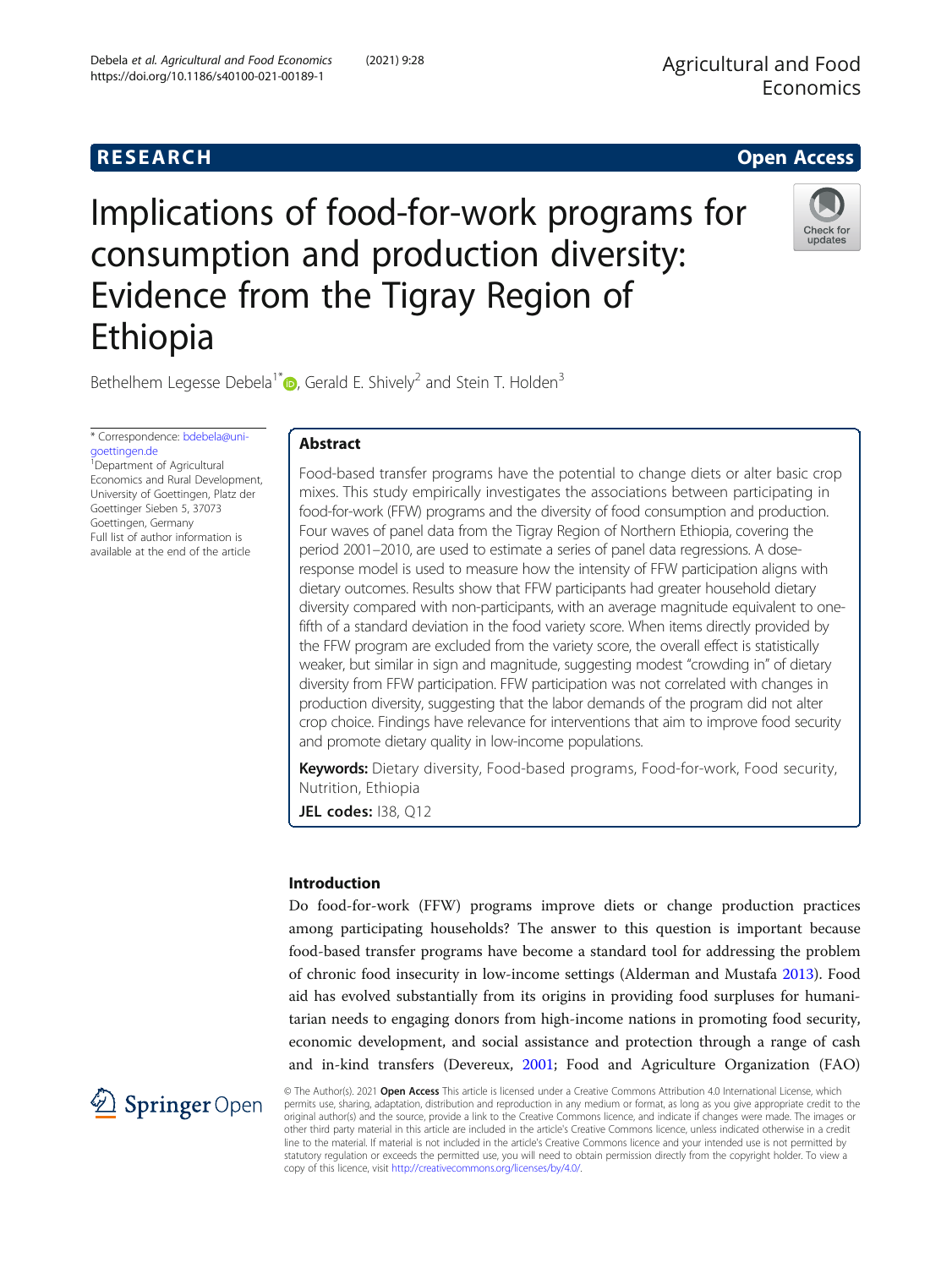[2005](#page-22-0); Adato and Hoddinott, [2008;](#page-21-0) Dercon, [2011\)](#page-22-0). By engaging beneficiaries in community infrastructure projects in exchange for food or cash, food-for-work, and cash-for-work programs have become especially attractive to donors and recipients and recognized as potential vehicles for improving nutrition (Rogers and Coates [2002](#page-22-0); Nair et al. [2016\)](#page-22-0).

In theory, such programs have the potential to expand dietary diversity, especially if the food items provided by the program are not otherwise part of the staple diet. Consumption of additional varieties of food items is also possible if distributions free up spending that otherwise would have been used to purchase food items provided by the program. By raising effective incomes, cash payments also have the potential to "crowd in" purchases of nutritionally important foods (Bailey [2013;](#page-21-0) Burchi et al. [2016;](#page-21-0) de Groot et al. [2017](#page-22-0)). However, if FFW participation requires a household to divert labor away from on-farm production, such programs have the potential to undermine production diversity by altering the basic crop mix, especially if labor is withdrawn from non-staple food production.<sup>1</sup> The net effect of these opposing forces is unclear and is the primary investigation in this paper.

The geographic focus of this study is the Tigray Region, in northern Ethiopia, a country that has been a recipient of food assistance with FFW interventions for more than three decades. Historically, food aid provision in Ethiopia took the forms of free food and food-for-work, often in response to drought and subsequent food shortages (Jayne et al. [2001](#page-22-0); Caeyers and Dercon [2012\)](#page-21-0). As a result of chronic food insecurity, provision of long-term assistance to vulnerable rural households gradually became part of the food security program of the country. Since 2005, FFW programs in Ethiopia have been administered mainly as part of the country's Productive Safety Net Program (PSNP), a larger and more comprehensive social protection program designed to reach more than five million chronically food-insecure individuals. Large proportions of beneficiaries receive food or cash transfers in exchange for work on public work projects. A smaller proportion (10–15%, mostly elderly or disabled individuals or pregnant women) receives unconditional transfers (Gilligan et al. [2008](#page-22-0); Tigray Food Security Task Force [2009](#page-22-0); Berhane et al., [2013](#page-21-0)).

Hidrobo et al. ([2018](#page-22-0)) review the implications of social protection for food security and asset formation. Rigorous empirical studies conducted in Latin America show potentially positive impacts from transfers. For example, Hoddinott and Wiesmann ([2008](#page-22-0)) and Hoddinott and Skoufias ([2004](#page-22-0)) report that beneficiaries of conditional cash transfers in Honduras, Mexico, and Nicaragua had higher diet quality and Hidrobo et al. ([2014](#page-22-0)) report that cash, food, and voucher transfers improved both the quantity and quality of food consumption in Ecuador.

The empirical record for Africa remains incomplete and mixed. Berlie [\(2014\)](#page-21-0) argues that Ethiopia's PSNP led to reduced dietary diversity, but Berhane et al. and Berhane et al. [\(2014](#page-21-0)) found no PSNP effect on caloric availability or dietary diversity. Using a dietary diversity score and a coping strategy index to classify households as either food secure or food insecure, Uraguchi ([2011](#page-22-0)) found only a limited impact of emergency food

 $^{1}$ Nutrition effects aside, Barrett et al. ([2005\)](#page-21-0) argue that these programs have reduced labor supply to agriculture and off-farm activities in Ethiopia, as well as reduced incentives to invest in agriculture. Gelan [\(2007\)](#page-22-0) also finds a decline in local food production in conjunction with FFW. In contrast, Abdulai et al. [\(2005\)](#page-21-0) and Bezu and Holden ([2008](#page-21-0)) uncover no strong evidence of FFW disincentives for agricultural production, and Tadesse and Shively ([2009](#page-22-0)) find modest downward pressure on local food prices as a result of FFW interventions.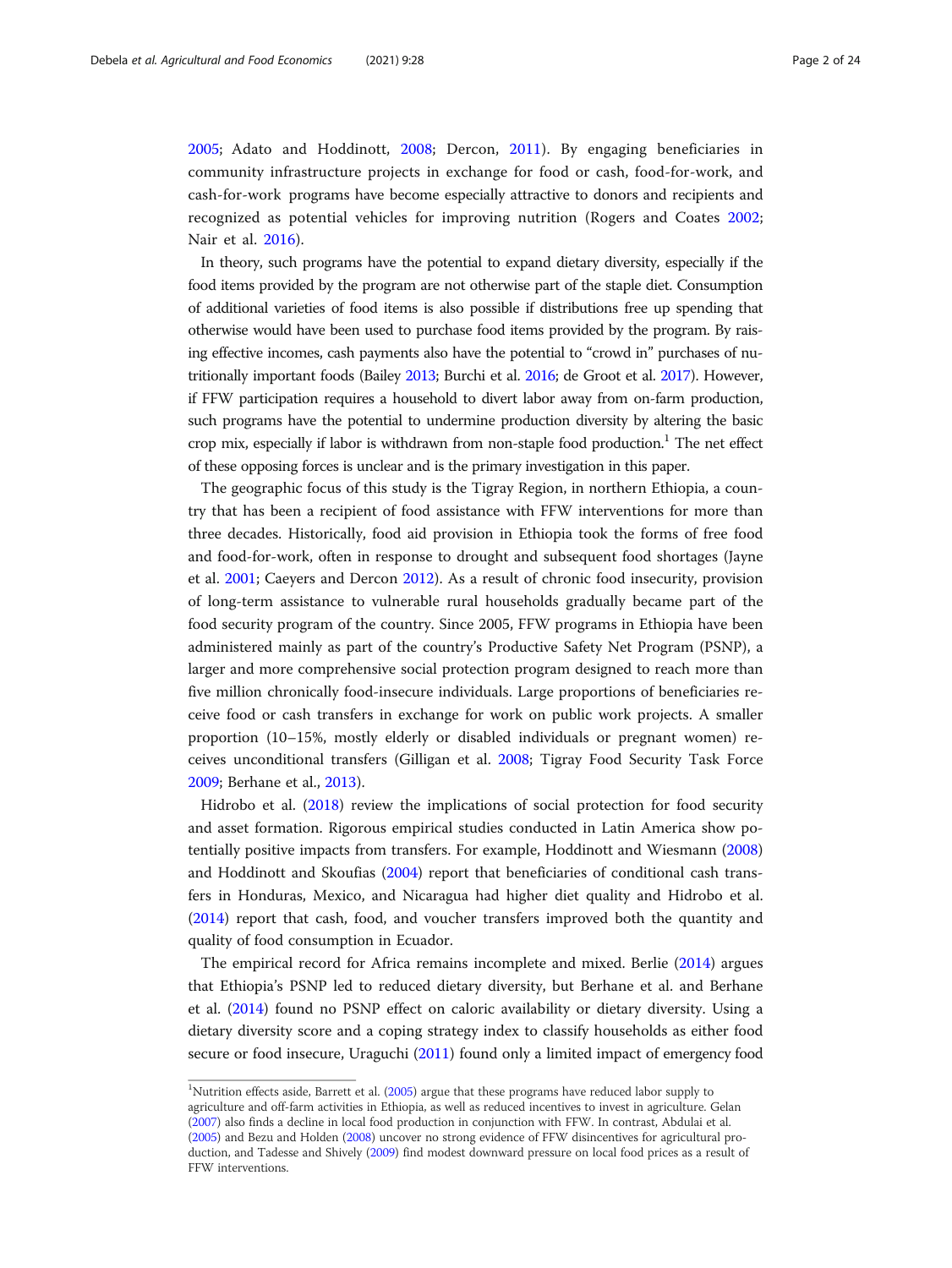aid or PSNP participation on food security. Gilligan and Hoddinott [\(2007](#page-22-0)) found a positive effect of emergency food aid on food consumption in the aftermath of Ethiopia's 2002 drought, and Berhane et al. ([2015\)](#page-21-0) found a positive effect from a pilot program of social cash transfers on dietary diversity in the Tigray Region. Elsewhere in Africa, the Social Cash Transfer Programme pilot in Malawi, the Child Grant Program in Zambia, and the World Food Program's food and cash transfer modalities in Mozambique were all associated with higher household dietary diversity (Miller et al. [2011](#page-22-0); American Institutes for Research (AIR) [2013;](#page-21-0) Zhou and Hendriks [2017\)](#page-23-0). Merttens et al. [\(2013](#page-22-0)) report that Kenya's Hunger Safety Net Programme improved dietary diversity of the poorest households, but that the overall impact on the full set of program beneficiaries was limited.

Several empirical investigations link food-for-work programs and food production (Abdulai et al. [2005](#page-21-0); Gelan [2007;](#page-22-0) Bezu and Holden [2008\)](#page-21-0). However, few studies examine the implications of food-for-work on diversity in food production, and those that do are mainly descriptive (e.g., World Food Program [2015](#page-23-0); World Food Program [2017;](#page-23-0) World Food Program [2019](#page-23-0)). The lack of studies that empirically measure the connection between FFW programs and production diversity is somewhat surprising given that a major requirement of all such programs is that beneficiary households provide labor to local projects, in some cases diverting individuals from other productive activities. The studies that come closest to addressing the concerns of this paper, especially in the context of Ethiopia, have faced data limitations, in terms of both the types of data available and geographic coverage. Berlie [\(2014](#page-21-0)) focuses on one district in the Amhara Region and employs cross-sectional data. Uraguchi [\(2011](#page-22-0)) uses data from one district each in Amhara and Tigray to examine the effect of transfer projects on food security status before and after the PSNP, but was unable to estimate the direct effect of the PSNP on dietary diversity.

To address this gap in the literature, this paper uses representative panel data from the Tigray Region and panel regression models to identify direct impacts on a dietary diversity indicator. Studies by Berhane et al. (2011), Berhane et al. (2013) and Berhane et al. [\(2014](#page-21-0)) use data from four major PSNP regions in Ethiopia to examine the implications of intensity of benefits from the PSNP, measured as the difference in receiving payments for 5 years and 1 year. The approach in this paper differs in that it uses a longer time series of data (starting in 2001 and extending through 2010) and examines the broader implications of participating in FFW programs. To further test the robustness of findings to alternative definitions of treatment, participation in FFW programs is first measured using a binary indicator and then using a continuous measure of treatment, based on total monetary payments a household received from public works participation. Overall, the current study makes two contributions. First, it provides new evidence for Ethiopia, making use of four waves of panel data including periods prior to the start of the PSNP. The use of long panel allows for the control for household fixed effects and pre-PSNP characteristics and thereby improves upon previous estimates of project impacts. Second, it measures the association between food-for-work program participation and production diversity.

### Study context, research design, and data

#### Food-for-work programs in Ethiopia

Food aid in Ethiopia has traditionally been delivered as free food, with the major portion (80%) delivered via food-for-work programs. Able-bodied household members in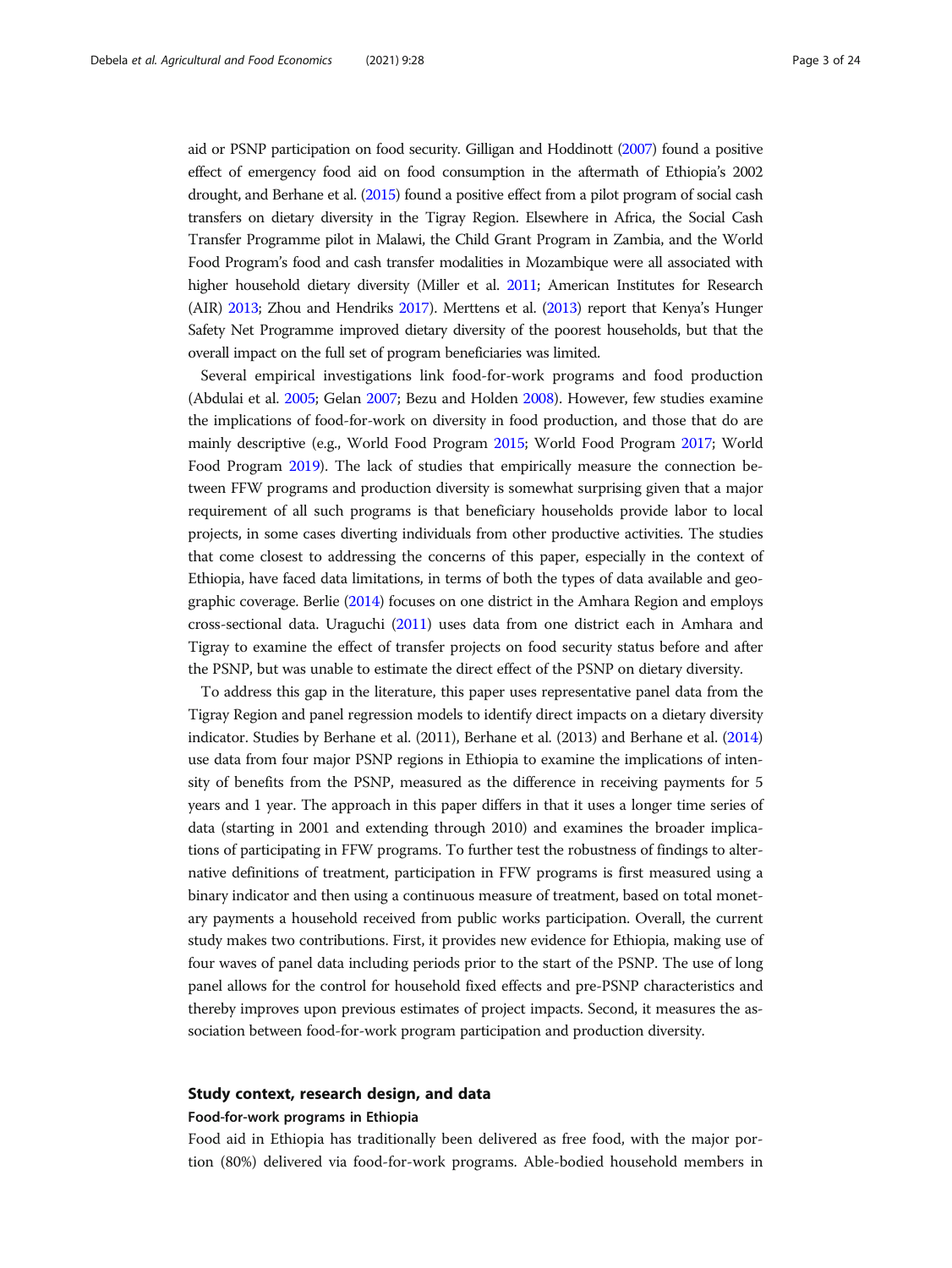FFW participant households are eligible to take part in community development activities including construction of dams, roads, and conservation structures. In return, participants receive either food (typically wheat and oil) or cash, generally at levels that equate to a sub-market wage rate (Bezu and Holden [2008](#page-21-0)).

Persistent food shortages and an increase in the number of chronically food-insecure households led donors and the government of Ethiopia to launch the Productive Safety Net Program (PSNP) in 2005 (Nega et al. [2010;](#page-22-0) Rahmato et al. [2013\)](#page-22-0). The first phase of the program ran between 2005 and 2010. The main goal of the PSNP is to provide long-term support for chronically food-insecure households by providing assistance for a predictable period. Similar to earlier food aid programs, the PSNP includes food-forwork (FFW), cash-for-work (CFW), and unconditional free food. Eligibility for PSNP has generally been determined based on three conditions: (i) whether households faced food gaps or were beneficiaries of food aid three years prior to the start of the program; (ii) whether households faced shocks that caused asset depletion; or (iii) whether the household lacks external support from other safety net programs or family members (Government of Ethiopia [2009](#page-22-0); Berhane et al., [2013](#page-21-0)). Targeting criteria used in both the emergency food aid program and the PSNP can generally be considered indicators of the poverty or food insecurity status of beneficiaries. While the public works program (FFW and CFW) require able-bodied individuals for eligibility, free food distribution targets elderly, disabled or sick individuals, and pregnant and lactating women (Gilligan and Hoddinott [2007](#page-22-0); Government of Ethiopia [2009\)](#page-22-0). Although favoritism may exist in the targeting of such programs, prior investigations have found the PSNP to be well-targeted when measured at an international standard, especially in the highlands (Coll-Black et al. [2011;](#page-22-0) World Bank. [2016\)](#page-23-0). Nevertheless, one cannot rule out the potential for inclusion and exclusion errors in targeting.

Payments can be made in the form of cash, food (wheat and oil), or a combination of both (Sabates-Wheeler and Devereux [2010](#page-22-0)). The definition of receipt of benefit from FFW prior to the start of the PSNP and after 2005 might differ. While the PSNP has a long-term dimension that provides benefits for 6 months, FFW programs prior to 2005 took the form of emergency relief, whereby benefit periods were shorter. However, since participation in the public works programs was demand driven, the fact that there was high demand from beneficiaries implies that households participated in the program for at least the minimum period supplied by the program (Bezu and Holden [2008](#page-21-0)). Further, household selection into the PSNP was based on prior receipt of emergency relief program benefits. Therefore, the main impact of participation is likely to come through the total amount of benefits resulting from the program and the outreach.

Most public work programs typically operate during the agricultural off-peak season so as to avoid competing with agricultural work (Berhane et al. [2014](#page-21-0)). For this reason, one might expect that participation in such programs would not affect production decisions. However, a considerable number of anticipatory agricultural tasks occur in the slack season, among them land preparation and planting, both of which require large amounts of labor in the Ethiopian context. Furthermore, in FFW and CFW settings, smallholder production and consumption decisions are typically linked and rarely made independently (Hoddinott et al. [2014\)](#page-22-0). This implies that food and cash transfers have the potential to affect the production decisions of participating households. On the one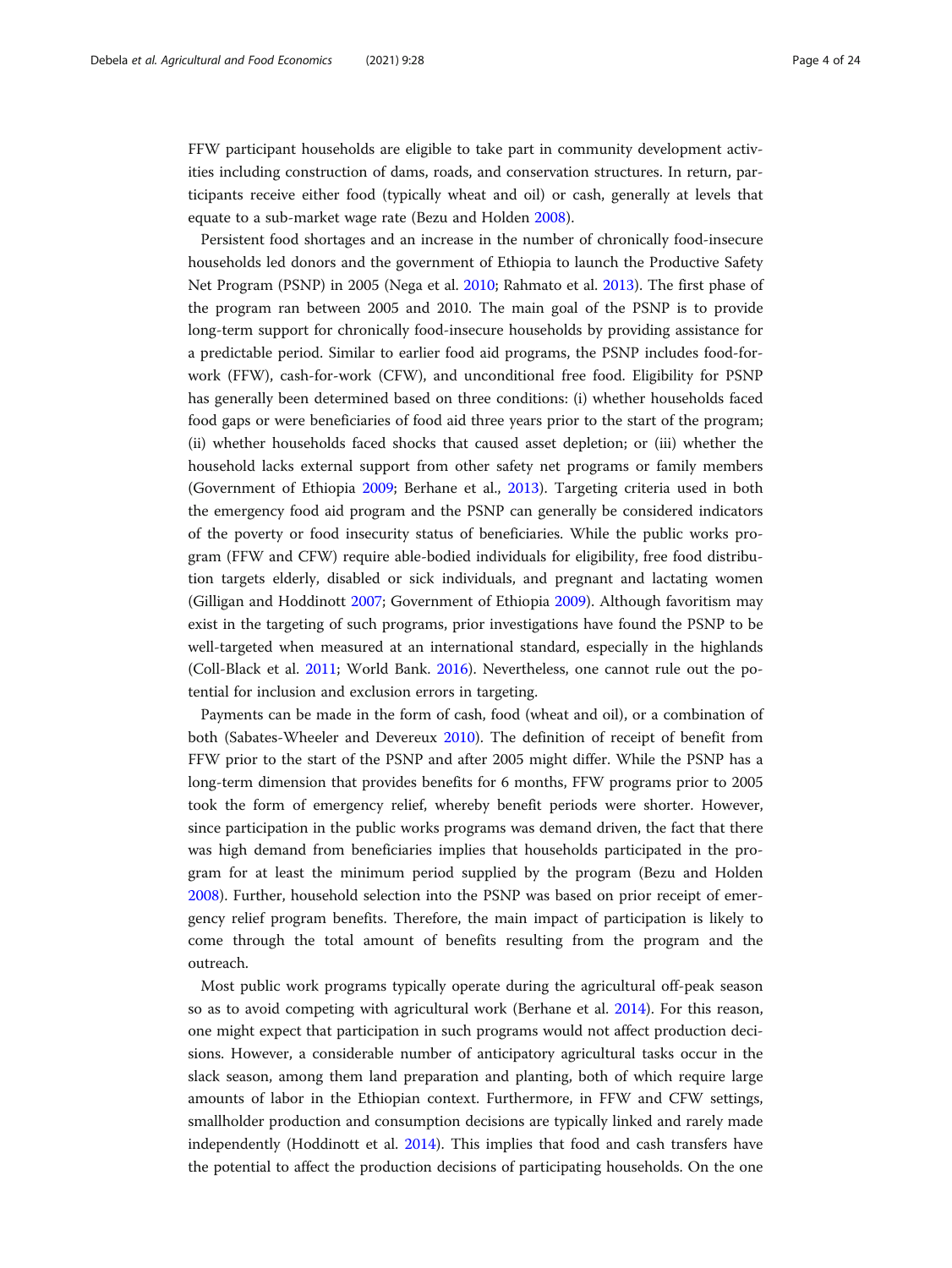hand, cash transfers might facilitate purchases of agricultural inputs, which could promote crop diversity. On the other hand, food receipts could affect production decisions, especially for cereals, either by changing planted area or crop mix.

#### Research design

Data for this study come from household surveys conducted in 2001, 2003, 2006, and 2010 in the highlands of the Tigray Region, in northern Ethiopia. The initial sample was collected in 1998 using stratified random sampling to select sample households. A total of 16 villages were first sampled from four zones of Tigray Region-central, eastern, western, and south eastern zones. Sample villages are representative of population density, market access, agro-climatic conditions, and agricultural potential (Hagos and Holden [2002](#page-22-0)). From each village, 25 households were selected randomly making up a total of 400 initial sample households. Follow-up surveys were then carried out in 2001, 2003, 2006, and 2010 by tracking the same households across the survey years. The 2010 survey further included two additional villages from the southern zone.<sup>2</sup> The last four waves provide the data used for this analysis. The initial survey round was excluded because food reporting was less detailed than in subsequent rounds, thus precluding construction of the main variables of interest (see the next sub-section). Although the same households were followed to the extent possible, it was in some cases impossible to track some households. The main causes of attrition were nonresponse and refusal to respond to the questionnaires. As part of the robustness analyses, tests reported below examine the possibility of attrition bias.

Hired enumerators who spoke the local language used household and village questionnaires to conduct the surveys. Data are comparable across the survey rounds both because all rounds used the same questionnaire and because data collection was undertaken during the same period of time between May and July. Data were collected on household characteristics, food consumption, crop and livestock production, land and non-land asset ownership, livestock and crop sales, off-farm income, food-for-work participation, and PSNP membership.

PSNP membership status was collected in the 2010 survey. For purposes of the analysis, food-for-work participation refers to participation in any public works project that resulted in a household receiving food, cash, or some combination of the two. One subset of the analysis differentiates among households that received food only, cash only, or a combination of food and cash. The dataset consists of an unbalanced sample of 1426 observations (343 households for 2001, 344 for 2003, 315 for 2006, and 424 for 2010).

#### Measurement of household dietary diversity

Household dietary diversity was measured using annual recall data on food consumption observed at the household level. A set of 29 food items that were consistently defined and reported across all survey rounds were used to calculate the dietary diversity measure.<sup>3</sup> Respondents (mainly the household head or spouse) reported the amount of

<sup>&</sup>lt;sup>2</sup>A map of the study area is provided as Figure A1 in the Online Appendix.

<sup>&</sup>lt;sup>3</sup>Three food groups—fruits, tubers and roots, and fishes-had to be excluded from the classification as items in these groups were not consistently defined in all survey rounds. Including them would have created a bias because some items are not reported in some rounds only because these were not asked in the questionnaires.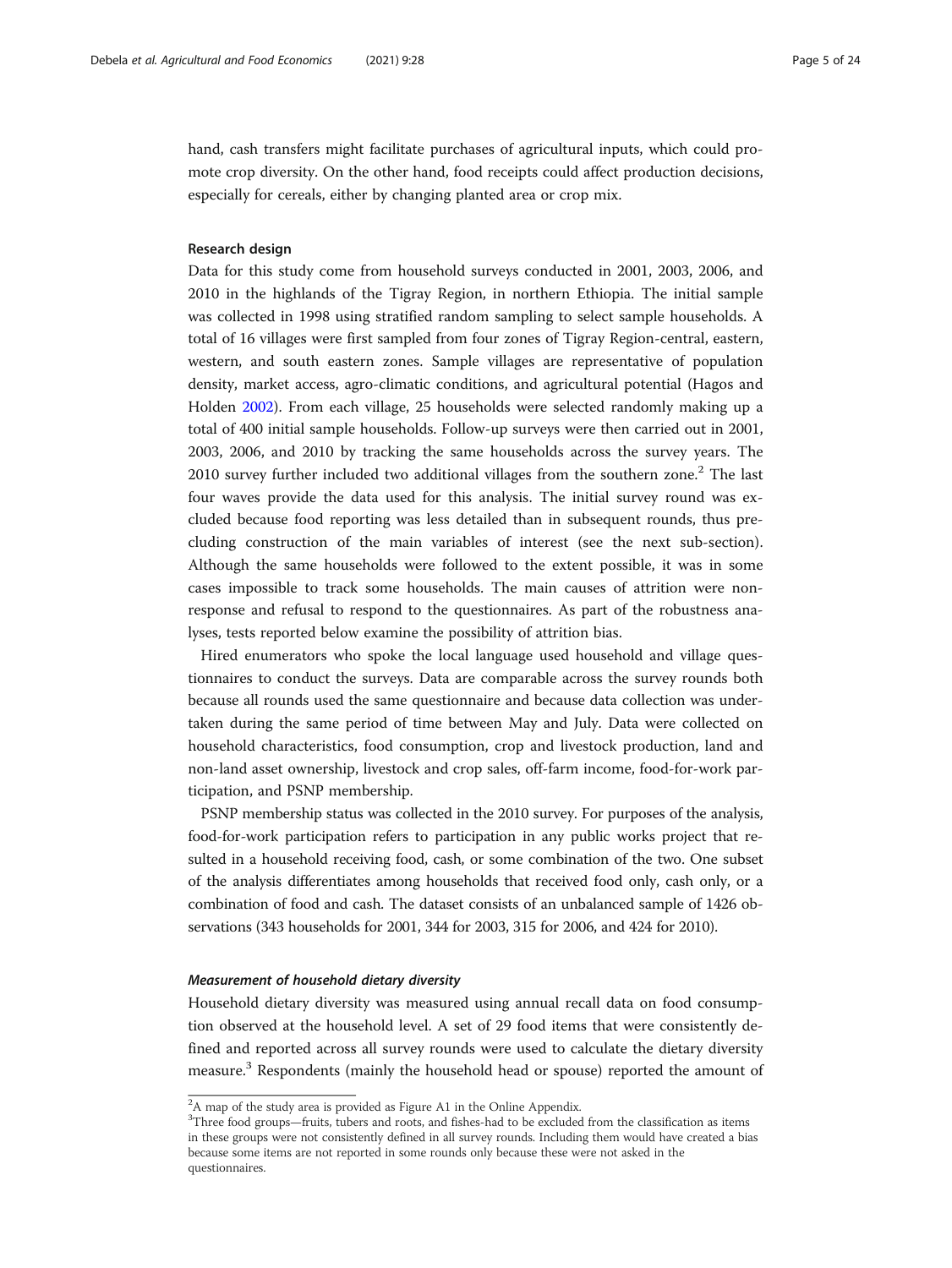food items consumed in the previous year based on a list of prompted food items. For each household, a food variety score (FVS) was computed as a simple unweighted count of the number of different food items reported as being consumed by the household in the previous year. $4$  The FVS is the main variable used to compare dietary diversity between households that did and did not participate in the FFW program. Using this count of food items allows us to test whether results are sensitive to the inclusion of items (primarily wheat and oil) provided directly by the food-for-work program. To further examine the diversity of food items in specific food groups, this study follows FAO (2011) and aggregates the 29 food items into nine food groups (cereals; legumes, nuts, and seeds; vegetables; meat; eggs; milk; oil and fats; sweets; spices and condiments).

Typically, payments for food-for-work activities in the study settings are delayed. This may affect measures of dietary diversity if a survey is carried out before payments are made and if it uses weekly or daily scales. For example, Berhane et al. (2011) argue that delays in payment could explain why they do not find positive impacts of payments on calorie availability. In such a case, an annual scale provides the overall quality of diet in the household and allows differentiating between those who are beneficiaries and those who are not. Put differently, using annual reported consumption to generate the FVS captures consumption that would be otherwise underreported due to delayed payment. It is possible that annual recall data may also lead to underreporting of some food items (Ruel [2002](#page-22-0); Food and Agriculture Organization (FAO) [2011\)](#page-22-0). However, annual consumption should be representative of a household's overall dietary diversity if households have generally good recall about "hungry periods" and what they could afford to eat during the past year. Although time frames commonly used to assess dietary diversity also include 24-h and 7-day recalls, daily and weekly recall measures were not collected as part of the surveys providing data for this study and therefore it is not possible to compare the annual FVS results with those associated with alternative diet recall periods.

Finally, this study relies on a simple count of the number of food items consumed, rather than actual quantities, and hence, underreporting is not likely to be a problem. It also avoids sensitivity to seasonality in food consumption, which is especially relevant in the Ethiopian context, where fasting and food avoidance (especially of animal products) is widely practiced during some periods of the year.<sup>5</sup> Using an annual measure avoids underreporting that might arise if shorter recall periods were used to capture consumption that is period specific or highly seasonal.

One shortcoming of using an annual household-level FVS is that the indicator cannot account for differences in gender and age composition across households and does not account for intra-household allocation of food. However, as a broad indicator of overall availability of dietary diversity in the household, which is the focus for this study, the indicator is widely used. One should not conclude, however, that household dietary diversity is indicative of dietary diversity among all household members.

<sup>&</sup>lt;sup>4</sup> According to FAO (2011), pre- and post-intervention measures of dietary diversity collected with the objective of assessing the impact of the intervention should be carried out at the same time of the year. The surveys used in this study are compatible with this criterion. As mentioned, data collection was undertaken at similar times in all survey rounds (between May and July).

<sup>&</sup>lt;sup>5</sup>Hirvonen et al. ([2016](#page-22-0)) document the link between seasonality and the quantity and quality of diets among Ethiopian households. They find lower dietary diversity during Orthodox fasting seasons.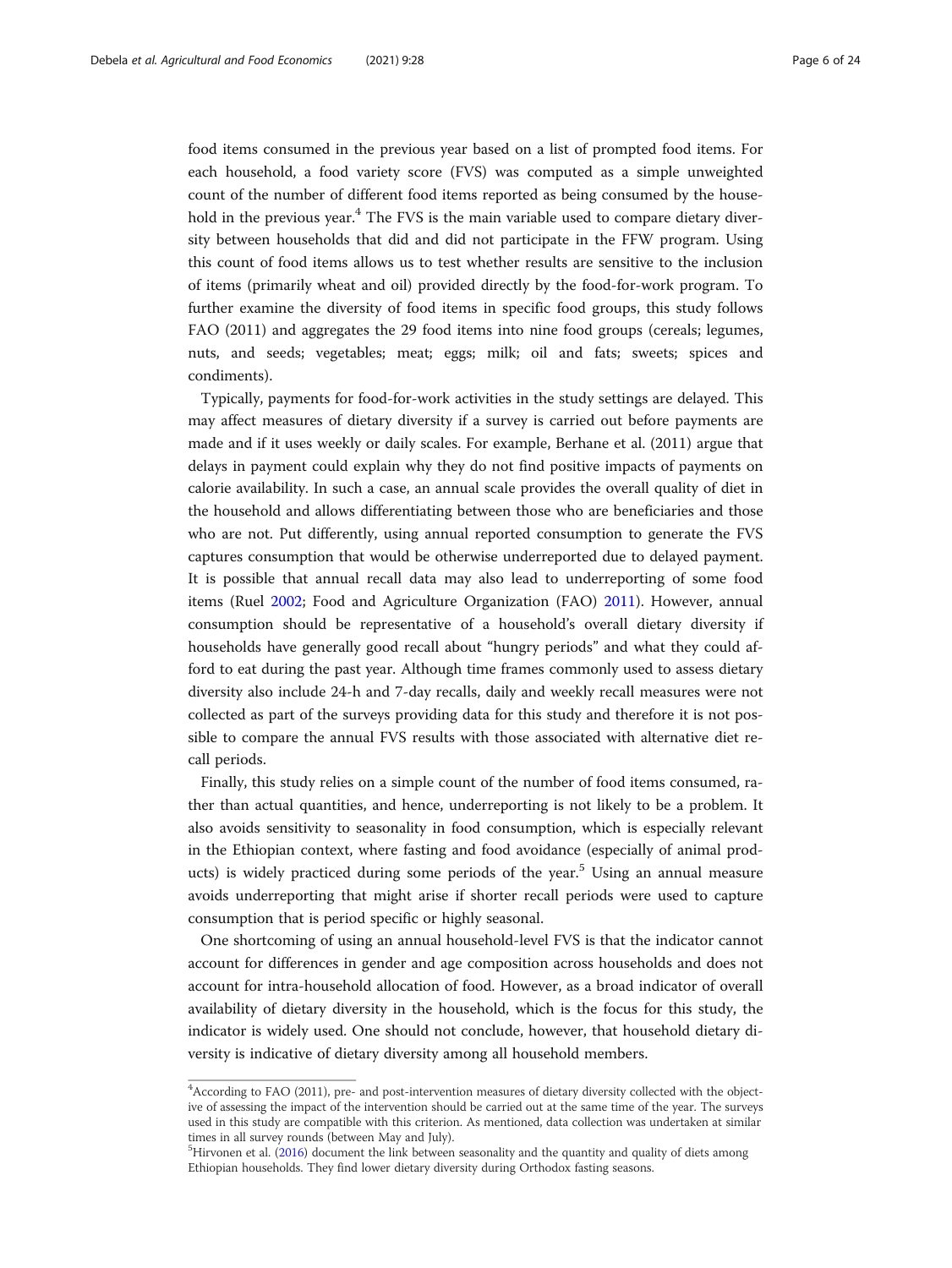#### Measurement of production diversity

Production diversity in this study is measured by counting the number of crops cultivated annually by the household. Five food groups were used: (i) cereals; (ii) legumes, nuts, and seeds; (iii) vegetables; (iv) fruits; and (v) spices.

#### Characteristics of the sample

Table [1](#page-7-0) presents descriptive statistics for all variables used in the analysis, separately by food-for-work participation status. Of the 1426 household observations, 741 (roughly 50%) participated in food-for-work programs. Characteristics of households in the two groups differ significantly. Participants in the food-for-work programs own smaller parcels of land and have higher labor endowments (of both female and male labor). This is in line with the requirements for participating in the public work programs whereby less well-off households and those with better labor endowment are prioritized. While livestock ownership is in most cases lower among FFW participants than FFW nonparticipants, the difference is statistically significant only in 2010. The empirical analysis controls for these potentially confounding factors when estimating the implication of FFW participation on consumption and production diversity.

Dietary diversity in the sample is summarized in Table [2,](#page-7-0) including the average number of food items in each food group (mean = 14.4; standard deviation = 3.9; min = 1; max = 25). Average dietary diversity is similar across the survey years, except for a slightly lower value observed in 2003, probably because 2003 was a drought year. Table [3](#page-8-0) presents production diversity and the number of crops in each food group in each survey round. On average, a household produced three different crops. The maximum number of crops cultivated among the sample households was seven.<sup>6</sup> As with consumption diversity, production diversity in 2003 was lower than in other years, reflecting the influence of that year's drought.

Table [4](#page-9-0) reports average differences in food variety and production diversity scores by participation in FFW programs. FFW participants consume a significantly higher variety of foods compared with the non-participants in FFW programs (see Table [4](#page-9-0)). When disaggregating FFW participation by survey year, it appears that the difference in the food variety score is driven mostly by changes in 2003, 2006, and 2010. In contrast, Table [4](#page-9-0) shows a slight overall difference in production diversity between FFW participants and non-participants driven by the significant difference in the measure of production diversity for the year 2001 (see Table [4\)](#page-9-0). Figures [1](#page-9-0) and [2](#page-10-0) further illustrate patterns observed in Table [4.](#page-9-0) The distribution of the FVS is shifted to the right for participants in FFW programs compared with non-participants (Fig. [1\)](#page-9-0). Figure [2](#page-10-0) illustrates that participants and non-participants in FFW programs exhibit very similar production diversity.

 $6$ Although the production of *khat*, a leafy plant which is a stimulant when chewed, has been widely expanding in the country as a cash crop for local consumption and export, khat production is legally controlled in Tigray along with regional states of Benishangul-Gumuz and Gambella (Gebissa [2008;](#page-22-0) Cochrane and O'Regan [2016\)](#page-21-0). As a result, a switch toward production of khat has not been widely observed in Tigray, as it has been in other regions of Ethiopia.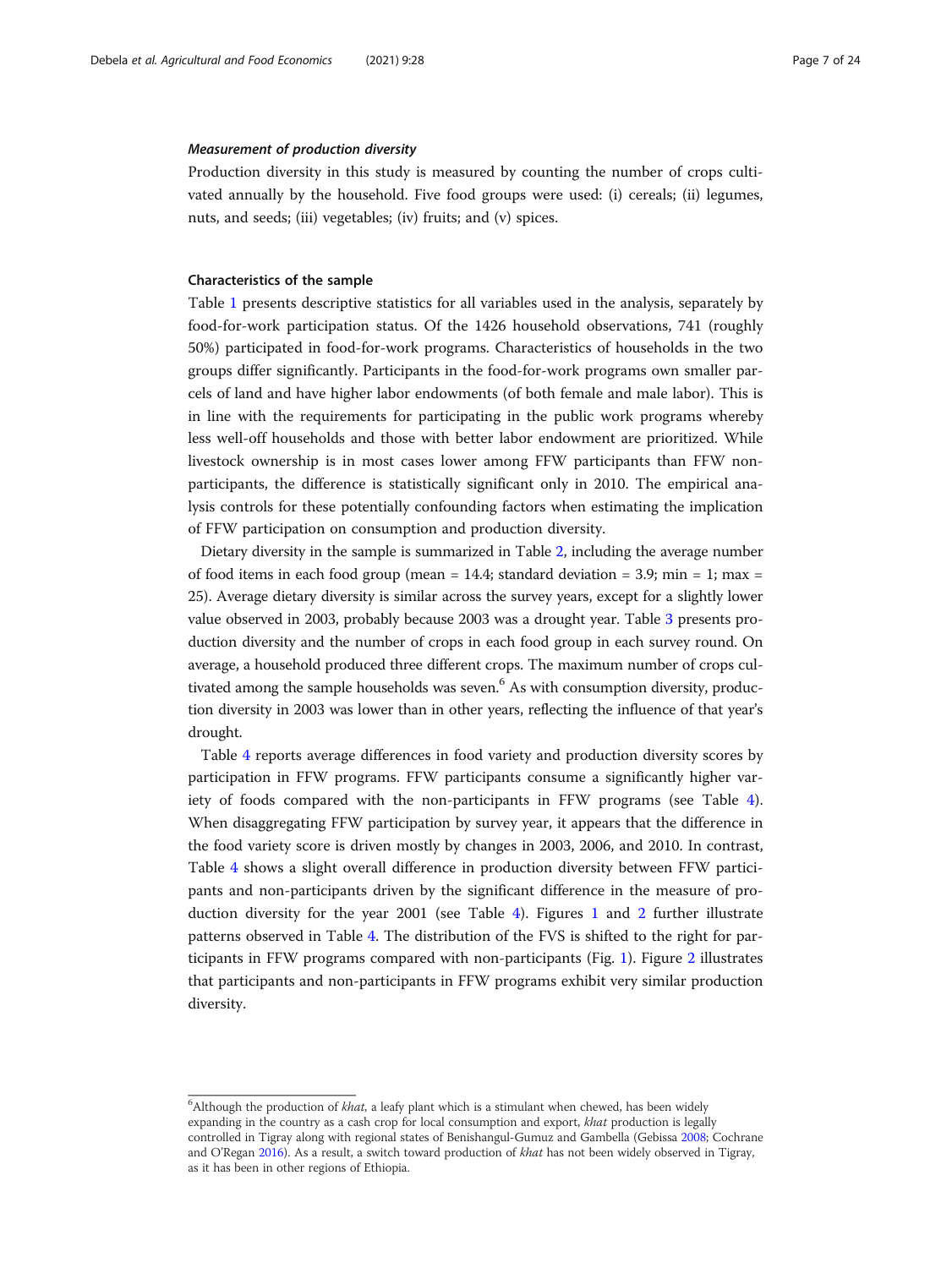#### <span id="page-7-0"></span>Table 1 Descriptive statistics

|                                  | All years     |                     |                     | 2001                |                     | 2003                |                     | 2006                |                     | 2010                |                     |
|----------------------------------|---------------|---------------------|---------------------|---------------------|---------------------|---------------------|---------------------|---------------------|---------------------|---------------------|---------------------|
|                                  | Mean          | <b>FFW</b><br>$= 1$ | <b>FFW</b><br>$= 0$ | <b>FFW</b><br>$= 1$ | <b>FFW</b><br>$= 0$ | <b>FFW</b><br>$= 1$ | <b>FFW</b><br>$= 0$ | <b>FFW</b><br>$= 1$ | <b>FFW</b><br>$= 0$ | <b>FFW</b><br>$= 1$ | <b>FFW</b><br>$= 0$ |
| Age of household<br>head (years) | 54.05 (14.59) | 52.01               | 55.94***            | 50.45               | 56.04***            | 51.80               | 54.55*              | 53.79               | 56.76*              | 52.30               | 56.76***            |
| Female-headed<br>household (0/1) | 0.28(0.45)    | 0.22                | $0.33***$           | 0.22                | $0.34**$            | 0.21                | $0.32***$           | 0.21                | $0.38***$           | 0.23                | $0.31*$             |
| Education of<br>head (0/1)       | 0.31(0.46)    | 0.32                | 0.30                | 0.38                | $0.27**$            | 0.26                | $0.37**$            | 0.36                | 0.28                | 0.25                | 0.27                |
| Adult female<br>labor (#)        | 1.37(0.85)    | 1.51                | $1.24***$           | 1.48                | $1.14***$           | 1.42                | $1.26*$             | 1.59                | $1.22***$           | 1.54                | $1.31***$           |
| Adult male<br>labor (#)          | 1.39(1.13)    | 1.58                | $1.22***$           | 1.53                | $1.22***$           | 1.56                | $1.24***$           | 1.72                | $1.09***$           | 1.55                | $1.29**$            |
| Children (#)                     | 2.10(1.61)    | 2.41                | $1.82***$           | 2.76                | $1.92***$           | 2.66                | $2.17***$           | 1.88                | $1.26***$           | 2.32                | $1.80***$           |
| Land area<br>owned (Tsimdi)a     | 4.61(3.41)    | 4.39                | $4.81***$           | 4.51                | 4.60                | 4.64                | 4.86                | 4.35                | 4.60                | 4.15                | $5.04***$           |
| Livestock (TLUs) <sup>b</sup>    | 3.17 (3.31)   | 3.14                | 3.19                | 4.12                | 4.38                | 2.64                | 2.66                | 2.74                | 2.57                | 2.78                | $3.43**$            |
| Off-farm<br>income $(0/1)$       | 0.50(0.50)    | 0.50                | 0.50                | 0.77                | 0.76                | 0.38                | 0.37                | 0.41                | 0.48                | 0.36                | $0.47***$           |
| Number of<br>observations        | 1426          | 741                 | 685                 | 203                 | 140                 | 117                 | 227                 | 156                 | 159                 | 209                 | 215                 |

<sup>a</sup>1 Tsimdi = 0.25 ha; <sup>b</sup>Tropical livestock units (calculated based on Ayalew et al. [2003](#page-21-0)). \* significant at 10%; \*\* significant at 5%; \*\*\* significant at 1%

# Methods of data analysis

# Econometric model

## General setup

The goal in this paper is to estimate the implication of FFW participation on diversity in food consumption and production. The general specification employs two sets of regressions; one set each for dietary diversity (Model 1) and production diversity (Model 2). The regressions take the form:

$$
DD_{it} = \beta_0 + \beta_1' \mathbf{X}_{it} + \beta_2' \mathbf{A}_{it} + \beta_3 FFW_{it} + \beta_4' \mathbf{T} + a_i + \varepsilon_{it}
$$
\n(1)

$$
PD_{it} = \beta_0 + \beta_1' X_{it} + \beta_2' \mathbf{A}_{it} + \beta_3 FFW_{it} + \beta_4' \mathbf{T} + a_i + \varepsilon_{it}
$$
\n<sup>(2)</sup>

#### Table 2 Dietary diversity in the sample

|                                       | All          | Min          | Max            | 2001         | 2003         | 2006         | 2010        |
|---------------------------------------|--------------|--------------|----------------|--------------|--------------|--------------|-------------|
| Food variety score                    | 14.35 (3.93) | -1           | 25             | 14.52 (4.05) | 12.89 (4.10) | 14.63 (3.58) | 15.17(3.61) |
| Number of items in food groups        |              |              |                |              |              |              |             |
| Cereals <sup>a</sup>                  | 3.25(1.13)   | $\mathbf{0}$ | 6              | 3.33(1.11)   | 2.99 (1.09)  | 3.60(1.21)   | 3.14(1.04)  |
| Legumes, nuts, and seeds <sup>b</sup> | 1.47(1.00)   | $\mathbf{0}$ | 6              | 1.86 (1.08)  | 1.19(0.89)   | 1.37(1.05)   | 1.46(0.86)  |
| Vegetables <sup>c</sup>               | 2.09(1.19)   | $\mathbf{0}$ | $\overline{4}$ | 1.71(1.16)   | 1.46(1.13)   | 2.51(0.96)   | 2.60(1.09)  |
| Meat <sup>d</sup>                     | 1.91(0.81)   | $\mathbf{0}$ | $\overline{4}$ | 1.85(0.79)   | 1.83(0.84)   | 1.88(0.83)   | 2.04(0.76)  |
| Eggs                                  | 0.40(0.49)   | $\circ$      |                | 0.40(0.49)   | 0.28(0.45)   | 0.42(0.49)   | 0.47(0.50)  |
| Milk                                  | 0.15(0.35)   | $\mathbf 0$  |                | 0.14(0.35)   | 0.06(0.25)   | 0.17(0.37)   | 0.21(0.41)  |
| Oil and fats <sup>e</sup>             | 1.26(0.65)   | $\mathbf 0$  | $\mathfrak{D}$ | 1.38(0.71)   | 1.09(0.75)   | 1.32(0.60)   | 1.26(0.51)  |
| Sweets <sup>t</sup>                   | 0.57(0.49)   | $\mathbf 0$  |                | 0.73(0.45)   | 0.79(0.41)   | 0.03(0.17)   | 0.68(0.47)  |
| Spices and condiments <sup>9</sup>    | 3.25(0.81)   | $\mathbf{0}$ | $\overline{4}$ | 3.11 (0.78)  | 3.20(0.81)   | 3.34(0.82)   | 3.32 (0.80) |
| Number of observations                | 1426         |              |                | 343          | 344          | 315          | 424         |

Standard deviations in parentheses. <sup>a</sup>Teff, wheat, barley, maize, sorghum, millet; <sup>b</sup>favabean, chickpea, pea, lentil, latyrus;<br>Scabbage, opion, tomato, garlic: <sup>d</sup>heef, sheen, goat, chicken: <sup>e</sup>oil and butter: <sup>f</sup>sugar: cabbage, onion, tomato, garlic; <sup>d</sup>beef, sheep, goat, chicken; <sup>e</sup>oil and butter; <sup>f</sup>sugar; <sup>g</sup>pepper, coffee, spice, salt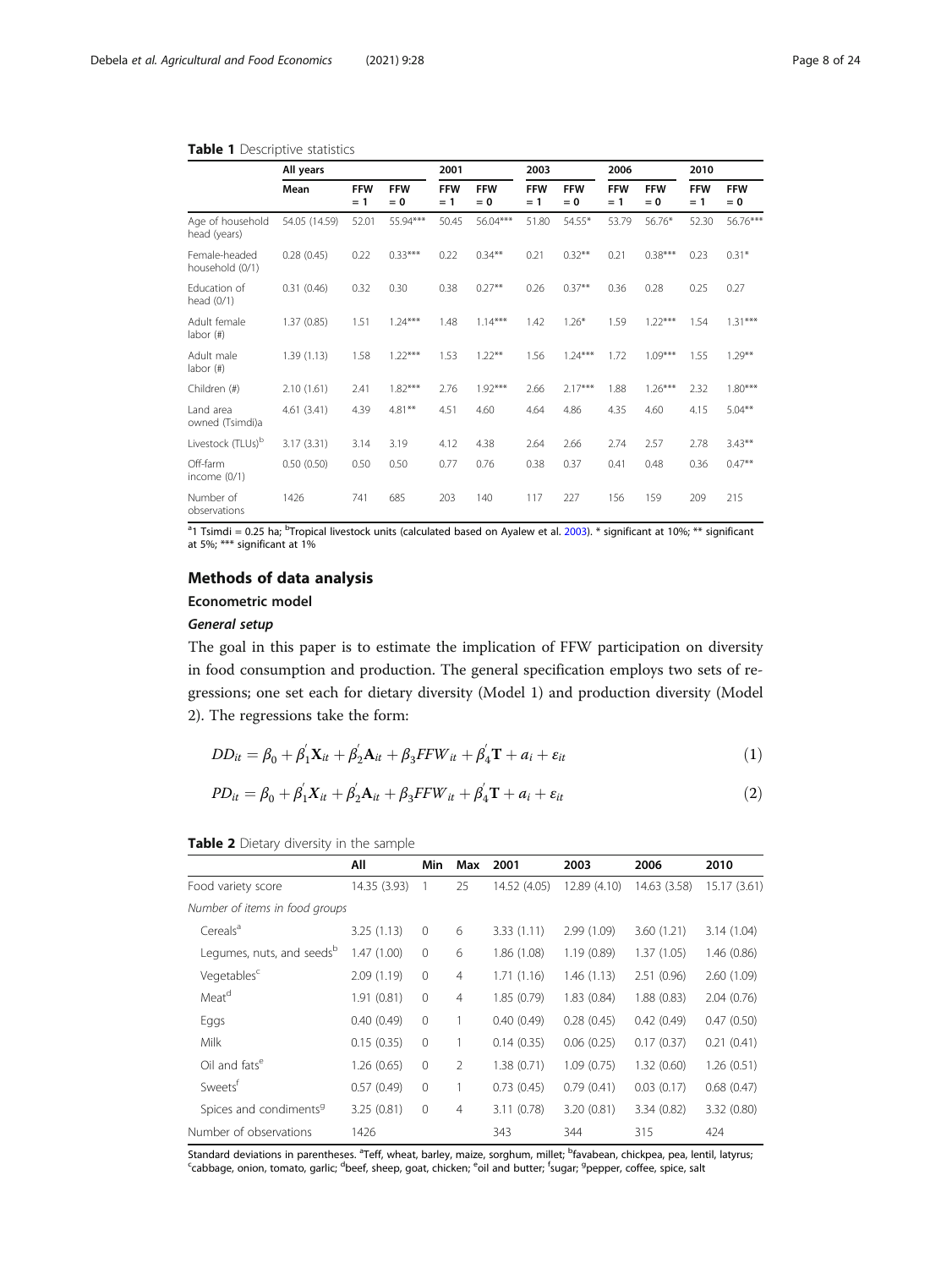#### <span id="page-8-0"></span>Table 3 Production diversity in the sample

|                                      | Mean        | Min            | Max | 2001        | 2003       | 2006        | 2010        |
|--------------------------------------|-------------|----------------|-----|-------------|------------|-------------|-------------|
| Production diversity score           | 2.63(1.17)  | $\Omega$       |     | 2.72(1.13)  | 2.41(1.12) | 2.73(1.31)  | 2.67(1.12)  |
| Number of crops in food groups       |             |                |     |             |            |             |             |
| Cereals <sup>a</sup>                 | 2.22(0.92)  | $\Omega$       | 5   | 2.31(0.90)  | 2.03(0.86) | 2.37(1.00)  | 2.17(0.89)  |
| Legumes, nuts and seeds <sup>b</sup> | 0.33(0.55)  | $\overline{0}$ | 3   | 0.30(0.53)  | 0.33(0.57) | 0.30(0.54)  | 0.38(0.57)  |
| Vegetables <sup>c</sup>              | 0.06(0.23)  | $\overline{0}$ |     | 0.03(0.16)  | 0.04(0.19) | 0.04(0.20)  | 0.11(0.31)  |
| <b>Fruits</b>                        | 0.004(0.06) | $\Omega$       |     | 0.003(0.05) | 0.01(0.08) | 0.003(0.06) | 0.002(0.05) |
| Spices <sup>e</sup>                  | 0.03(0.16)  | $\mathbf 0$    |     | 0.07(0.26)  | 0.01(0.11) | 0.01(0.11)  | 0.01(0.11)  |
| Number of observations               | 1426        |                |     | 343         | 344        | 315         | 424         |

Standard deviations in parentheses. <sup>a</sup>Teff, wheat, barley, maize, sorghum, millet; <sup>b</sup>legumes, nuts, and seeds: field pea, bean, linseed, lentil; <sup>c</sup>onion; <sup>d</sup>papaya; <sup>e</sup>pepper

where in Eqs. ([1](#page-7-0)) and ([2\)](#page-7-0),  $DD_{it}$  and  $PD_{it}$  represent dietary diversity and production diversity for household i at time t, respectively. As defined in "Study context, research design, and data," the dependent variables are measured as count variables of food items consumed and produced.<sup>7</sup>  $X_{it}$  represents a vector of household characteristics (age, sex, and education of the household head; the number of children, the number of adult females and males; and a binary indicator for participation in off-farm activities),  $A_{it}$  denotes asset indicators (land area owned and livestock ownership).  $FFW_{it}$  is a binary indicator for participation in food-for-work or cash-for-work programs. In this setup, the treatment groups are households that benefited either from the food-for-work or cash-for-work programs and the control groups are households that received none of these benefits. T is a vector of survey year indicators, and  $\varepsilon_{it}$  represents an idiosyncratic error with expected value of zero.

#### Choice of estimators

To choose an appropriate model specification for the panel data analyses, a Hausman test was used to compare the performance of random effects and fixed effects estimators for these data. The test indicates that differences in the coefficients between the two specifications are systematic, and therefore favors a household fixed effects estimator, which is used as the main model to control for time-invariant unobserved hetero-geneity. In Eqs. [\(1](#page-7-0)) and ([2\)](#page-7-0),  $a_i$  is a time-invariant unobserved effect, which is differenced out when performing fixed effects estimation.

It is possible that, over the course of the surveys, some households could have switched into or out of the FFW program. To address this possibility, in addition to the fixed effect models, a model using a difference-in-difference (DID) approach is also estimated by taking the first differences of the dependent and independent variables. This

<sup>&</sup>lt;sup>7</sup> Although count models are also suitable for estimating Eqs.  $(1)$  $(1)$  and  $(2)$ , and in some cases might be preferred, the variables in this study fulfill the conditions for estimating linear models. First, both the food variety score and production diversity score variables are normally distributed making it suitable to model using a linear model. According to Wooldridge [\(2010,](#page-22-0) p. 596), this normality assumption is suitable for a continuous dependent variable that takes a large range of values. Second, the food variety score does not contain zero values and the values are not bounded to zero. While the production diversity score contains zero values, and takes relatively fewer values, the number of zero values is extremely small (0.28%). Further, in both cases, greater than 50% of the observations have values above the mean food variety score and production diversity score and hence are not bound to zero. On this basis, this study uses linear models in panel data setup. Nevertheless, Poisson regressions for both models showed consistent results, both in terms of signs and significance.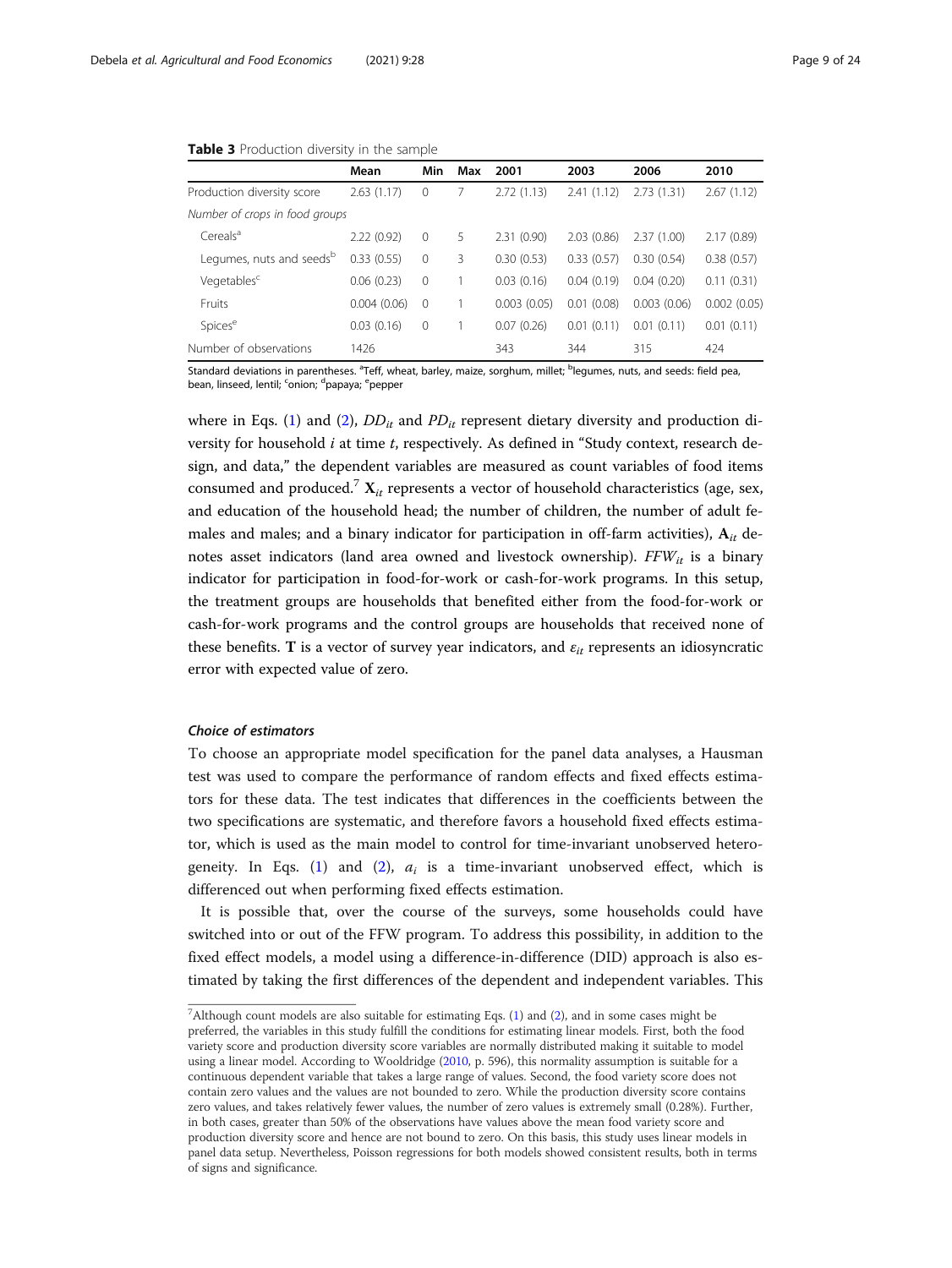|           | Food variety score (FVS) | Production diversity score (PDS) | Number of observations |
|-----------|--------------------------|----------------------------------|------------------------|
| All years | 14.35 (0.10)             | 2.63(0.03)                       | 1426                   |
| $FFW = 1$ | 14.87 (0.14)             | 2.71(0.04)                       | 685                    |
| $FFW = 0$ | 13.85 (0.15)             | 2.56(0.04)                       | 741                    |
| Diff      | $1.01***$                | $0.14***$                        |                        |
| 2001      | 14.52 (0.22)             | 2.72(0.06)                       | 343                    |
| $FFW = 1$ | 14.81 (0.27)             | 2.80(0.08)                       | 203                    |
| $FFW = 0$ | 14.09 (0.36)             | 2.59(0.09)                       | 140                    |
| Diff      | 0.73                     | $0.21*$                          |                        |
| 2003      | 12.89 (0.22)             | 2.41(0.06)                       | 344                    |
| $FFW = 1$ | 13.40 (0.34)             | 2.51(0.11)                       | 117                    |
| $FFW = 0$ | 12.63 (0.28)             | 2.36(0.07)                       | 227                    |
| Diff      | $0.78*$                  | 0.15                             |                        |
| 2006      | 14.63 (0.20)             | 2.73(0.07)                       | 315                    |
| $FFW = 1$ | 15.10 (0.23)             | 2.77(0.10)                       | 156                    |
| $FFW = 0$ | 14.18 (0.33)             | 2.69(0.11)                       | 159                    |
| Diff      | $0.91***$                | 0.08                             |                        |
| 2010      | 15.17 (0.18)             | 2.67(0.05)                       | 424                    |
| $FFW = 1$ | 15.58 (0.24)             | 2.67(0.07)                       | 209                    |
| $FFW = 0$ | 14.78 (0.25)             | 2.67(0.08)                       | 215                    |
| Diff      | $0.81***$                | 0.01                             |                        |

<span id="page-9-0"></span>

|  |  |  |  |  |  |  | <b>Table 4</b> Dietary diversity and production diversity by food-for-work participation |  |  |  |  |  |  |  |
|--|--|--|--|--|--|--|------------------------------------------------------------------------------------------|--|--|--|--|--|--|--|
|--|--|--|--|--|--|--|------------------------------------------------------------------------------------------|--|--|--|--|--|--|--|

Standard errors in parentheses. \* significant at 10%; \*\* significant at 5%; \*\*\* significant at 1%

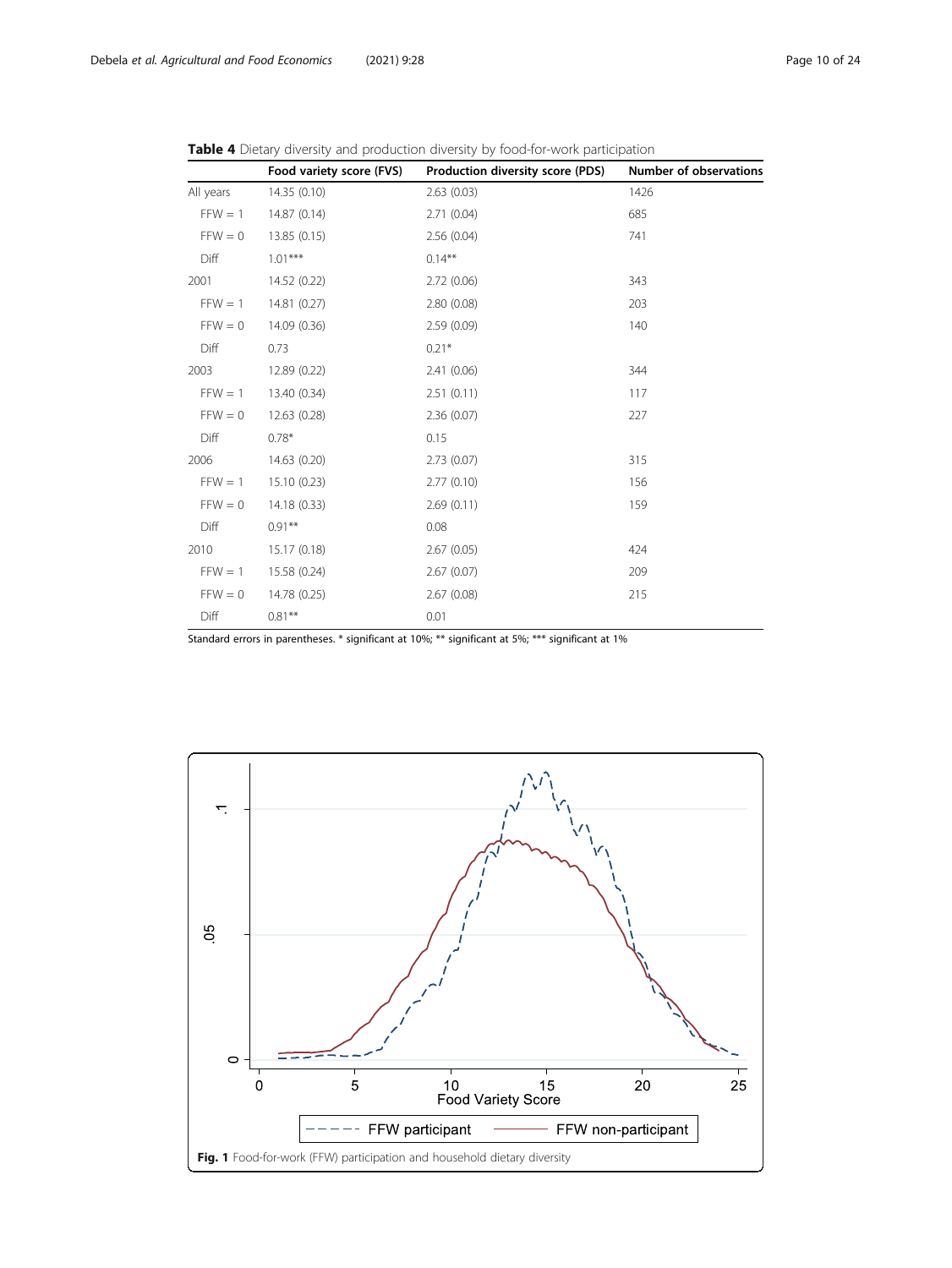<span id="page-10-0"></span>

eliminates the unobserved effect,  $a_i$ , by differencing adjacent periods (Wooldridge [2010](#page-23-0)). The model takes the following form:

$$
\Delta DD_{it} = \beta_0 + \beta_1' \Delta \mathbf{X}_{it} + \beta_2' \Delta \mathbf{A}_{it} + \beta_3 \Delta FFW_{it} + \beta_4' \mathbf{T} + \Delta \varepsilon_{it}
$$
\n(3)

$$
\Delta PD_{it} = \beta_0 + \beta_1' \Delta X_{it} + \beta_2' \Delta A_{it} + \beta_3 \Delta FFW_{it} + \beta_4' \mathbf{T} + \Delta \varepsilon_{it}
$$
\n(4)

where  $t = 2003$ , 2006, and 2010, and the first set of differences is taken between 2003 and 2001. T in Eqs. (3) and (4) control for years 2006 and 2010.

Interpreting observed association as evidence of causal effects of program participation is generally not possible when unobserved heterogeneity in household participation cannot be fully ruled out. As outlined above, this study attempts to address this potential endogeneity issue using fixed effects estimation and DID, both of which control for time-invariant unobserved heterogeneity. However, these approaches cannot address time-varying unobserved heterogeneity. Reported correlations should not, therefore, be read as claims of causal effects. In "Results and discussion," results from random effects models are presented as robustness checks along with additional analyses to assess the consistency of the results under alternative specifications and variable definitions.

#### Analysis of linkages using continuous treatment

In order to investigate whether the intensity of participation, rather than participation itself, is associated with dietary diversity,  $FFW_{it}$  in Eqs. [\(1](#page-7-0)) and ([2](#page-7-0)) is replaced with the monetary equivalent of the public work benefits (FFW income). In addition, a doseresponse model is fit using a control function regression to measure the relationship between FFW income and dietary diversity. The approach closely follows Cerulli ([2015](#page-21-0)) and is attractive because the dose-response analysis does not require an assumption of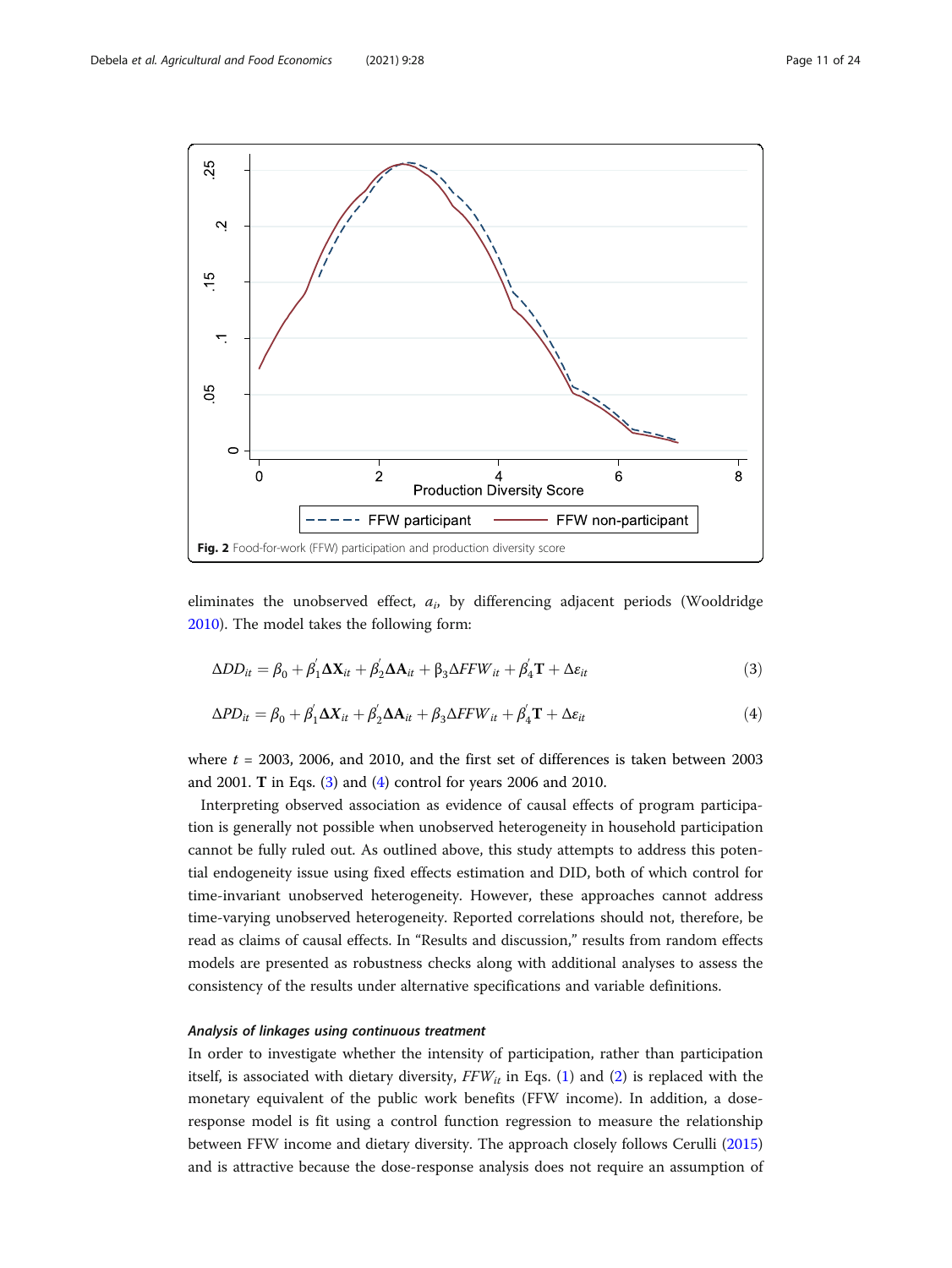full normality and is suitable when a substantial proportion of the sample population has a treatment level of zero. The model is specified as:

$$
\begin{cases}\nFFW_i = 1: DD_{1i} = \mu_1 + g_1(\mathbf{x}_i) + h(m_i) + e_1 \\
FFW_i = 0: DD_{0i} = \mu_0 + g_0(\mathbf{x}_i) + e_0\n\end{cases} (5)
$$

where  $g_1(\mathbf{x}_i)$  and  $g_0(\mathbf{x}_i)$  represent functions of the vector of regressors for FFW participants and non-participants and  $h(m_i)$  is the function of the monetary equivalent income from FFW, i.e., a continuous treatment that equals zero when FFW =  $0$ . The dose in this case is the amount of public work income per adult equivalent and the response is the dietary diversity measure  $(DD_i)$ . The average treatment effect, given the level of treatment, is:

$$
ATE(x, m) = E(DD_{1i} - DD_{0i}|x, m)
$$
\n<sup>(6)</sup>

 $ATE(x, m)$  is used to calculate the dose-response function.

#### Analysis of possible dietary mechanisms

Multiple channels might exist affecting the link between the food-based programs and dietary outcomes. To better understand the underlying mechanisms, this study undertakes two analyses. First, it assesses whether results differ when food items provided under the FFW program (wheat and oil) are excluded from the calculation of food variety score. For this purpose, a variant of Eq. ([1\)](#page-7-0) is estimated that excludes FFW items (wheat and oil) from the dependent variable. Second, it examines whether the estimated impacts among food-for-work (FFW) and cash-for-work (CFW) beneficiaries differ. According to Bailey [\(2013\)](#page-21-0), the effect of public works programs on consumption depends on the form of transfer, i.e., food or cash. To check this, this study repeats the estimations based on Eq. ([1\)](#page-7-0) but controlling for these groups (FFW only, CFW only, and combination of FFW and CFW).

#### Results and discussion

#### Links between FFW participation and dietary diversity

Table [5](#page-12-0) presents fixed effects, random effects, and DID regression results for dietary diversity. The three models are presented for comparison but the main interpretations of results are based on the fixed effects specification.<sup>8</sup> Findings reveal that households participating in food-for-work programs have significantly higher dietary diversity compared with non-participants. Participation in the FFW program is associated with a 0.86-point higher food variety score, on average, or roughly one additional item in a basket that averages 14 items (see Model 1A). This is equivalent to 22% of a standard deviation in the food variety score. Table [5](#page-12-0) also reveals that dietary diversity is higher for households with an educated household head. The result implies that education of the head is associated with the addition of approximately one additional food item to the households' diet. Adult female labor is positively and significantly associated with a higher diversity of food consumption. An implication is that female members, who are primarily responsible for the purchase and preparation of food, contribute to the

<sup>&</sup>lt;sup>8</sup>Results of a Hausman test indicating a fixed effects specification is favored over a random effects specification.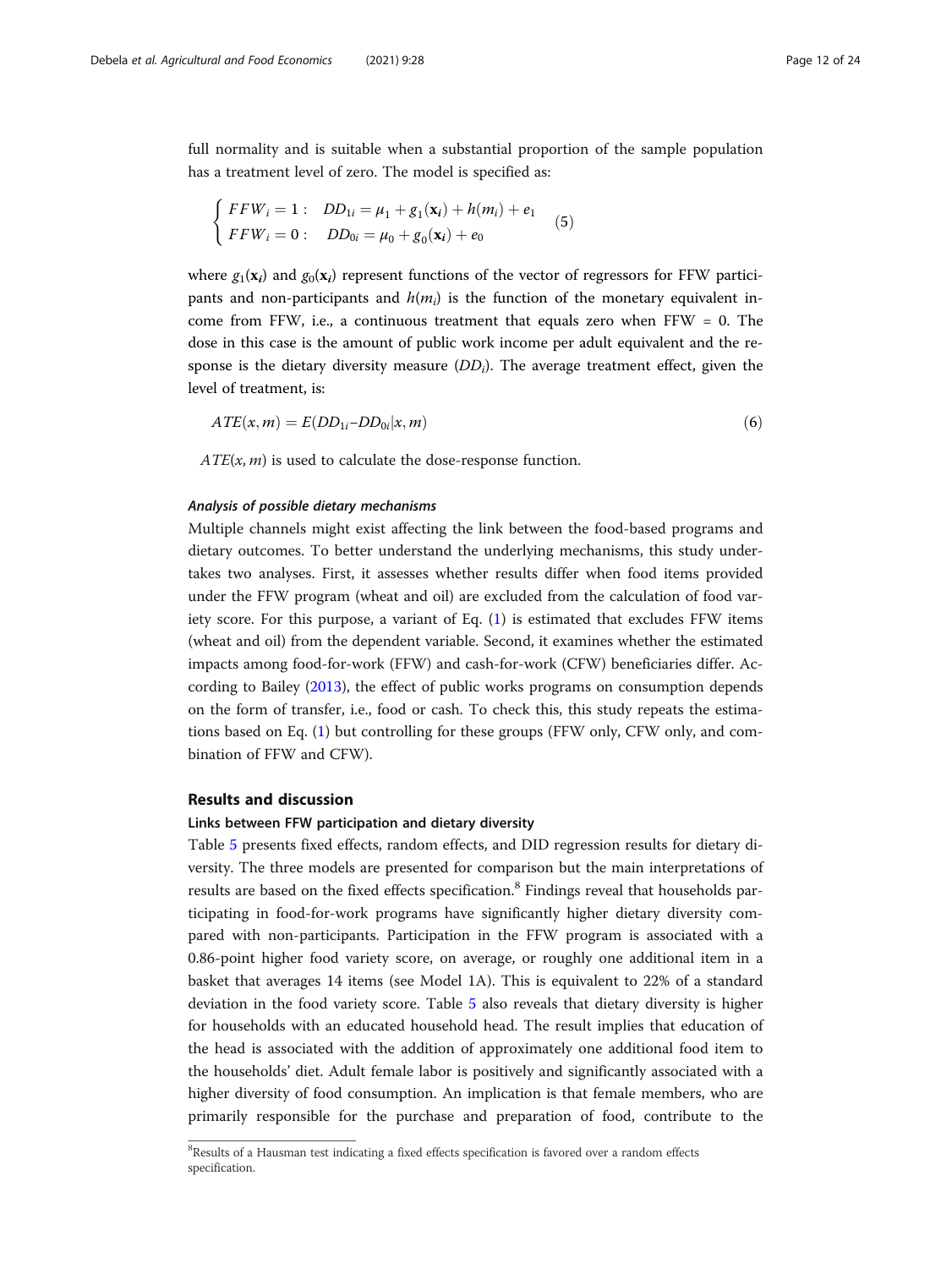|                                       | <b>Fixed effects</b> | Random effects | <b>DID</b> b |
|---------------------------------------|----------------------|----------------|--------------|
|                                       | Model 1A             | Model 1B       | Model 1C     |
| Food-for-work participant (0/1)       | $0.86***$            | $0.56***$      | $0.68***$    |
|                                       | (0.24)               | (0.20)         | (0.24)       |
| Age of household head (years)         | $-0.02$              | $-0.02**$      | $-0.06***$   |
|                                       | (0.02)               | (0.01)         | (0.02)       |
| Female-headed household (0/1)         | $-0.15$              | $-0.43$        | $-0.32$      |
|                                       | (0.47)               | (0.28)         | (0.49)       |
| Education of head (0/1)               | $0.96***$            | $0.72***$      | 0.72         |
|                                       | (0.37)               | (0.24)         | (0.45)       |
| Adult female labor (#)                | $0.28*$              | $0.34***$      | $0.39*$      |
|                                       | (0.17)               | (0.12)         | (0.20)       |
| Adult male labor (#)                  | 0.11                 | $0.21***$      | 0.20         |
|                                       | (0.15)               | (0.10)         | (0.17)       |
| Children (#)                          | 0.18                 | $0.15***$      | $0.23***$    |
|                                       | (0.11)               | (0.08)         | (0.12)       |
| Land area owned (Tsimdi) <sup>a</sup> | 0.03                 | $0.16***$      | 0.03         |
|                                       | (0.05)               | (0.03)         | (0.06)       |
| Livestock owned (TLUs)                | 0.01                 | $0.13***$      | $-0.01$      |
|                                       | (0.05)               | (0.04)         | (0.07)       |
| Off-farm income (0/1)                 | 0.28                 | $0.43***$      | 0.33         |
|                                       | (0.23)               | (0.20)         | (0.26)       |
| 2003                                  | $-1.27***$           | $-1.08***$     |              |
|                                       | (0.29)               | (0.27)         |              |
| 2006                                  | $0.61**$             | $0.75***$      | $3.24***$    |
|                                       | (0.30)               | (0.27)         | (0.46)       |
| 2010                                  | $1.13***$            | $1.22***$      | $2.18***$    |
|                                       | (0.29)               | (0.26)         | (0.43)       |
| Zone 2                                |                      | $-0.82**$      |              |
|                                       |                      | (0.33)         |              |
| Zone 3                                |                      | $-0.27$        |              |
|                                       |                      | (0.34)         |              |
| Zone 4                                |                      | $-0.43$        |              |
|                                       |                      | (0.34)         |              |
| Zone 5                                |                      | $-1.49***$     |              |
|                                       |                      | (0.58)         |              |
| Constant                              | 13.66***             | 12.87***       | $-1.39***$   |
|                                       | (1.10)               | (0.71)         | (0.31)       |
| Number of obs.                        | 1426                 | 1426           | 912          |
| Number of groups                      | 514                  | 514            | 371          |
| $R^2$ (overall)                       | 0.14                 | 0.20           | 0.14         |

<span id="page-12-0"></span>Table 5 Effect of food-for-work participation on dietary diversity-Binary treatment

Standard errors in parentheses. \* significant at 10%; \*\* significant at 5%; \*\*\* significant at 1%. <sup>a</sup>1 Tsimdi = 0.25 hectare Hausman test ( $\chi^2$  = 31.8, p-value = 0.003); <sup>b</sup>ln DID model, standard errors are clustered by household ID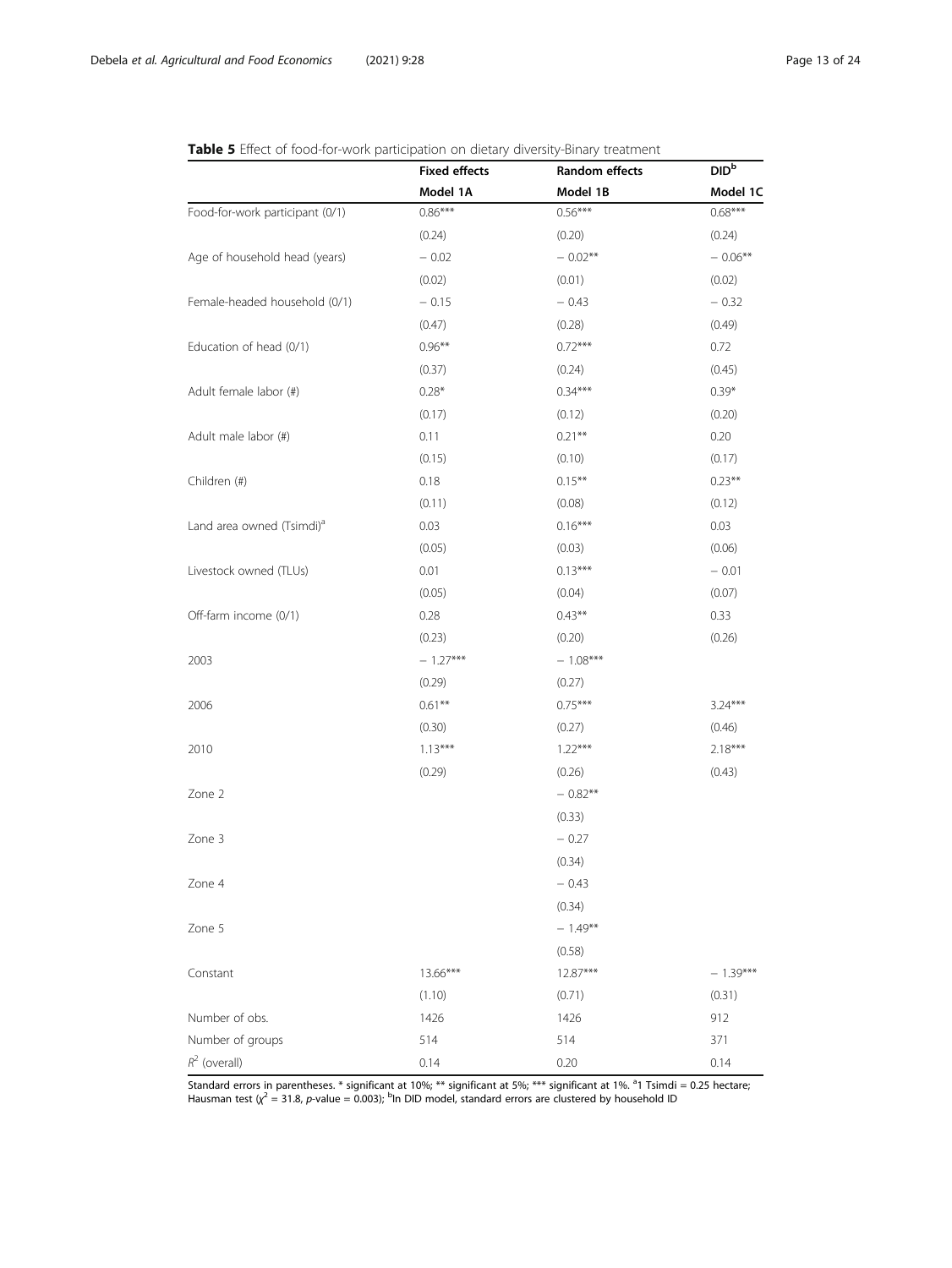quality of diet in the household. Survey round indicators reveal that consumption diversity declined significantly in 2003 compared with 2001. Dietary diversity in subsequent years increased, with the largest increase in 2010.

#### Exploring underlying dietary mechanisms

If households would not otherwise consume food items provided under a food-forwork program, improvements in dietary diversity may arise directly as a result of foods provided by the program, namely wheat and oil. In Table [6,](#page-14-0) the fixed effects regression for food variety score (FVS) excludes the FFW food items (wheat and oil). Results indicate that participation in the public works program is still positively and significantly associated with dietary diversity, although the magnitude declines by 0.15 points, or approximately 17%.

Table [7](#page-14-0) summarizes results for tests of differences in the average number of food groups consumed with and without FFW food items. The significant difference in cereal consumption between FFW participants and non-participants disappears once wheat is excluded from the calculation. This implies that the difference in cereal consumption among FFW participants and non-participants is attributed to the wheat received under the FFW. Table [7](#page-14-0) also shows that FFW participants had significantly higher consumption of other food items such as vegetables, meat, eggs, butter, spices, and condiments. One can infer from this that FFW participants were able to add other food items, possibly by reallocating expenditures that would have otherwise been used for food items provided under FFW. This has a positive implication for the food security of vulnerable rural households. In an evaluation of the pilot program of cash transfer in the Tigray Region, Berhane et al. ([2015\)](#page-21-0) found that the diversity of food consumed by beneficiaries improved because the program allowed them to purchase a greater diversity of food items. Consumption of milk, sweets, legumes, nuts, and seeds is not significantly different between participants and non-participants of the FFW program. One possible explanation may be that households do not readily add these food groups when expanding their diets.

To further investigate the mechanism through which higher dietary diversity is observed among public work participants, Table [8](#page-15-0) summarizes the regression result that controls for households' classification based on whether they receive benefits under food-for-work, cash-for-work, or both. Findings show that the benefit from food-forwork mainly contributes to the improved dietary diversity in households participating in public work programs. This finding, however, is not conclusive because the cash-forwork component of the public works program was not in full operation in all survey years but instead had greater coverage in the later survey years. This is confirmed by interaction terms between year indicators and program components, which are positive and significant for both cash and food programs in 2010.<sup>9</sup>

#### Analysis of linkages using continuous treatment

Table [9](#page-16-0) presents results for the link between the continuous treatment of FFW income per adult equivalent and dietary diversity. Findings reveal that dietary diversity

<sup>&</sup>lt;sup>9</sup>Isolating the sample for PSNP years only (2006 and 2010) does not show consistently significant results (see Table A1 in the Online Appendix).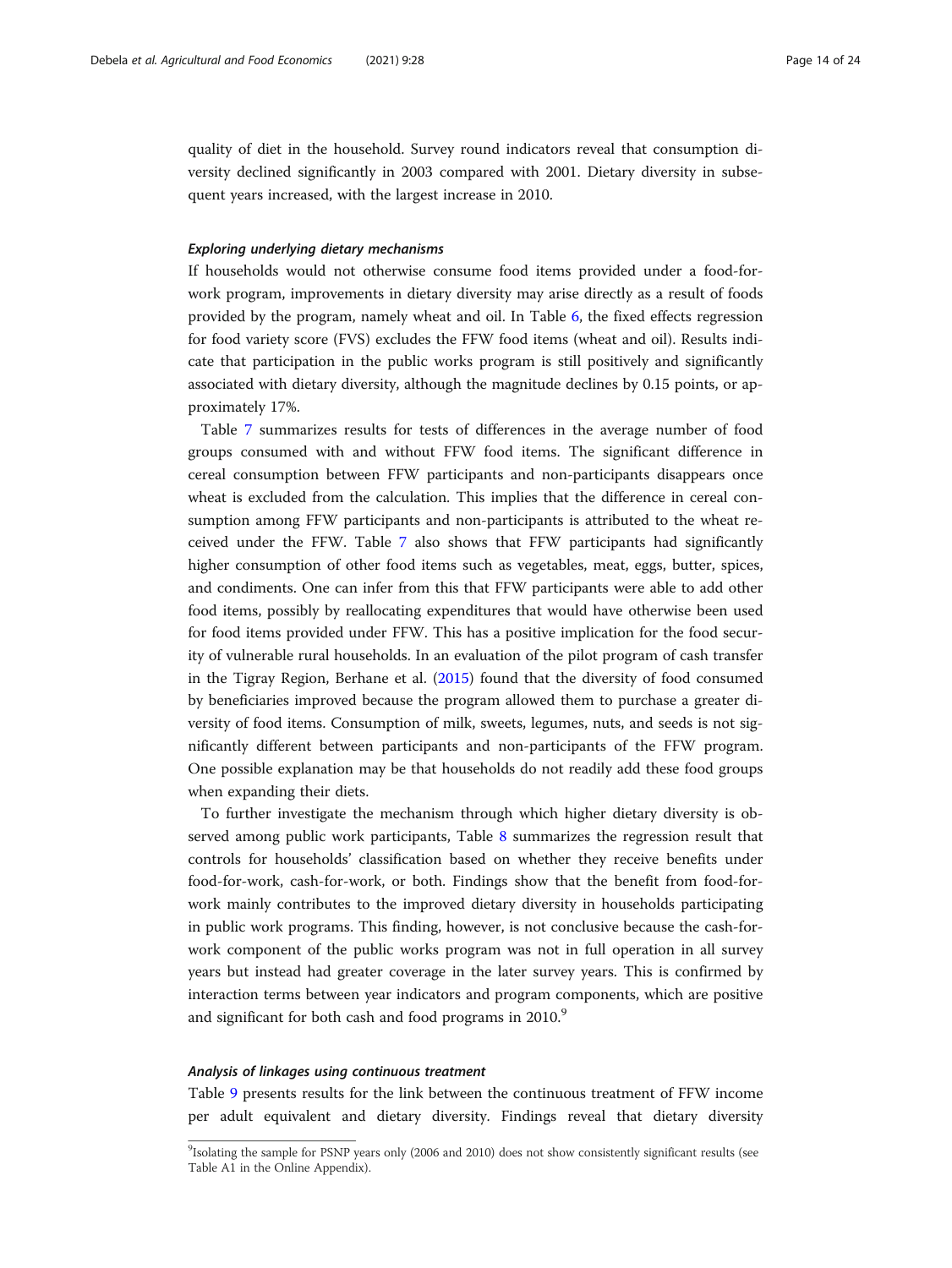|                                 | With FFW food items | <b>Without FFW food items</b> |
|---------------------------------|---------------------|-------------------------------|
|                                 | Model 1A            | Model 1F                      |
| Food-for-work participant (0/1) | $0.86***$           | $0.71***$                     |
|                                 | (0.24)              | (0.23)                        |
| Household characteristics       | Yes                 | Yes                           |
| Binary controls for years       | Yes                 | Yes                           |
| Constant                        | $13.66***$          | $12.55***$                    |
|                                 | (1.10)              | (1.04)                        |
| Number of households            | 1426                | 1426                          |
| Number of groups                | 514                 | 514                           |
| $R^2$ (overall)                 | 0.14                | 0.13                          |

<span id="page-14-0"></span>

|  | Table 6 Effect of food-for-work participation on dietary diversity (fixed effects models with and |  |  |  |  |  |
|--|---------------------------------------------------------------------------------------------------|--|--|--|--|--|
|  | without food items (i.e., wheat and oil) from food-for-work distribution)                         |  |  |  |  |  |

Standard errors in parentheses. \* significant at 10%; \*\* significant at 5%; \*\*\* significant at 1%

increases with higher income from FFW. The magnitude of influence is however small. A 1% increase in FFW income per adult equivalent increases food variety score by 0.001. The dose-response model (Cerulli [2015](#page-21-0)), which is summarized in Table A2 in the Online Additional File [1,](#page-20-0) also shows a positive and significant average treatment effect. This implies that FFW has on average a positive link with food variety score when considering all values of FFW income. The dose-response function plot in Fig. [3](#page-17-0) illustrates that FVS is weakly increasing as FFW income increases, especially at higher values of FFW income. The precision of the estimated relationship declines sharply at higher values of the treatment, for which observations are scarce.

|                                                            |       | With FFW food items |           | <b>Without FFW food items</b> |       |           |           |             |
|------------------------------------------------------------|-------|---------------------|-----------|-------------------------------|-------|-----------|-----------|-------------|
|                                                            | All   | $FFW = 1$           | $FFW = 0$ | <b>Diff</b>                   | All   | $FFW = 1$ | $FFW = 0$ | <b>Diff</b> |
| Food variety score (FVS)                                   | 14.35 | 14.87               | 13.86     | ***                           | 12.78 | 13.21     | 12.38     | $***$       |
| Number of items in each food groups or dummy for any       |       |                     |           |                               |       |           |           |             |
| Cereals <sup>a</sup>                                       | 3.25  | 3.36                | 3.15      | ***                           | 2.47  | 2.52      | 2.42      |             |
| Legumes, nuts and seeds <sup>b</sup>                       | 1.47  | 1.51                | 1.43      |                               | 1.47  | 1.51      | 1.43      |             |
| Vegetables <sup>c</sup>                                    | 2.09  | 2.21                | 1.98      | ***                           | 2.09  | 2.21      | 1.98      | ***         |
| Meat <sup>d</sup>                                          | 1.91  | 1.98                | 1.84      | ***                           | 1.91  | 1.98      | 1.84      | ***         |
| Eggs                                                       | 0.40  | 0.44                | 0.36      | ***                           | 0.40  | 0.44      | 0.36      | ***         |
| Milk                                                       | 0.15  | 0.15                | 0.14      |                               | 0.15  | 0.15      | 0.14      |             |
| Oil and fats <sup>e</sup>                                  | 1.26  | 1.35                | 1.18      | ***                           | 0.47  | 0.53      | 0.43      | ***         |
| Sweets <sup>t</sup>                                        | 0.57  | 0.57                | 0.57      |                               | 0.57  | 0.57      | 0.57      |             |
| Spices and condiments <sup>9</sup>                         | 3.25  | 3.30                | 3.20      | **                            | 3.25  | 3.30      | 3.20      | **          |
| Proteins $(= 1$ for consumption<br>of eggs, meat, or milk) | 0.94  | 0.97                | 0.92      | ***                           | 0.94  | 0.97      | 0.92      | ***         |
| Number of observations                                     | 1426  | 685                 | 741       |                               | 1426  | 685       | 741       |             |

Table 7 Dietary diversity with and without food items from food-for-work (wheat and oil)

Standard deviations in parentheses. \* significant at 10%; \*\* significant at 5%; \*\*\* significant at 1% <sup>a</sup>Teff, wheat, barley, maize, sorghum, millet; <sup>b</sup>fava bean, chickpea, pea, lentil, latyrus; <sup>c</sup>cabbage, onion, tomato, garlic; <sup>d</sup>beef, sheep, goat, chicken; <sup>e</sup>oil and butter; <sup>f</sup>sugar; <sup>g</sup>pepper, coffee, spice, salt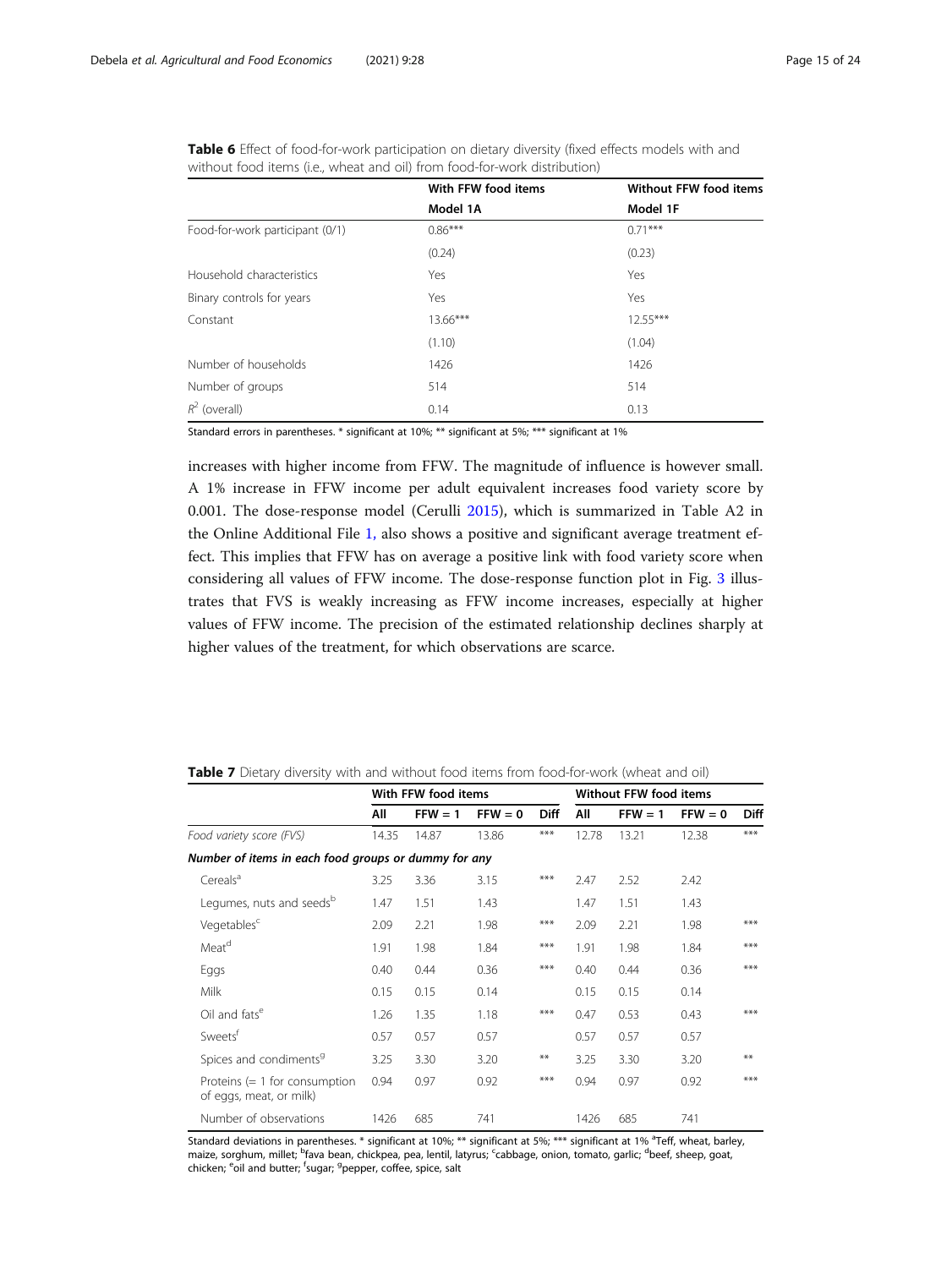|                                            | (1)        | (2)        |
|--------------------------------------------|------------|------------|
| Food-for-work only (0/1)                   | $0.98***$  | $0.62*$    |
|                                            | (0.25)     | (0.33)     |
| Cash-for-work only (0/1)                   | 0.43       | $-1.40$    |
|                                            | (0.50)     | (1.06)     |
| Both food-and cash-for work (0/1)          | 0.44       | 0.96       |
|                                            | (0.52)     | (1.10)     |
| Food-for-work only (0/1)*year2006          |            | 0.21       |
|                                            |            | (0.56)     |
| Cash-for-work only (0/1)*year2006          |            | 1.78       |
|                                            |            | (1.30)     |
| Both food-and cash-for work (0/1)*year2006 |            | $-0.58$    |
|                                            |            | (1.72)     |
| Food-for-work only (0/1)*year2010          |            | $1.41***$  |
|                                            |            | (0.61)     |
| Cash-for-work only (0/1)*year2010          |            | $3.36**$   |
|                                            |            | (1.40)     |
| Both food-and cash-for work (0/1)*year2010 |            | $-0.34$    |
|                                            |            | (1.23)     |
| 2003                                       | $-1.20***$ | $-1.25***$ |
|                                            | (0.29)     | (0.31)     |
| 2006                                       | $0.69**$   | 0.56       |
|                                            | (0.30)     | (0.41)     |
| 2010                                       | $1.26***$  | $0.66*$    |
|                                            | (0.31)     | (0.40)     |
| Household characteristics                  | Yes        | Yes        |
| Constant                                   | 13.52***   | 13.54***   |
|                                            | (1.10)     | (1.11)     |
| Number of households (groups)              | 1426 (514) | 1426 (514) |
| $R^2$ (overall)                            | 0.14       | 0.14       |

<span id="page-15-0"></span>Table 8 Effects of participation in food-for-work versus cash-for-work on household dietary diversity (fixed effects models)

Standard errors in parentheses. Classification of groups: 531, 65, and 89 participate in food-for-work (FFW) only, cash-forwork (CFW) only, and combination of FFW and CFW, respectively. \* significant at 10%; \*\* significant at 5%; \*\*\* significant at 1%

#### Links between FFW participation and production diversity

Table [10](#page-18-0) summarizes the evidence regarding the link between FFW participation and production diversity. Results indicate that FFW participation has no detectable significant association with production diversity. This implies that FFW has no measurable influence on households' cropping decisions, and provides indirect evidence that the FFW program probably did not displace labor from on-farm agricultural production to an extent that it altered crop choices.

In terms of other household characteristics, households' diversity in crop production is positively associated with ownership of land area. This is an intuitive finding which shows that the production capacity of households, in terms of the number of crops planted, depends on land endowment. In relation to crop production capacity, Table [10](#page-18-0) also shows that livestock ownership is positively associated with production diversity.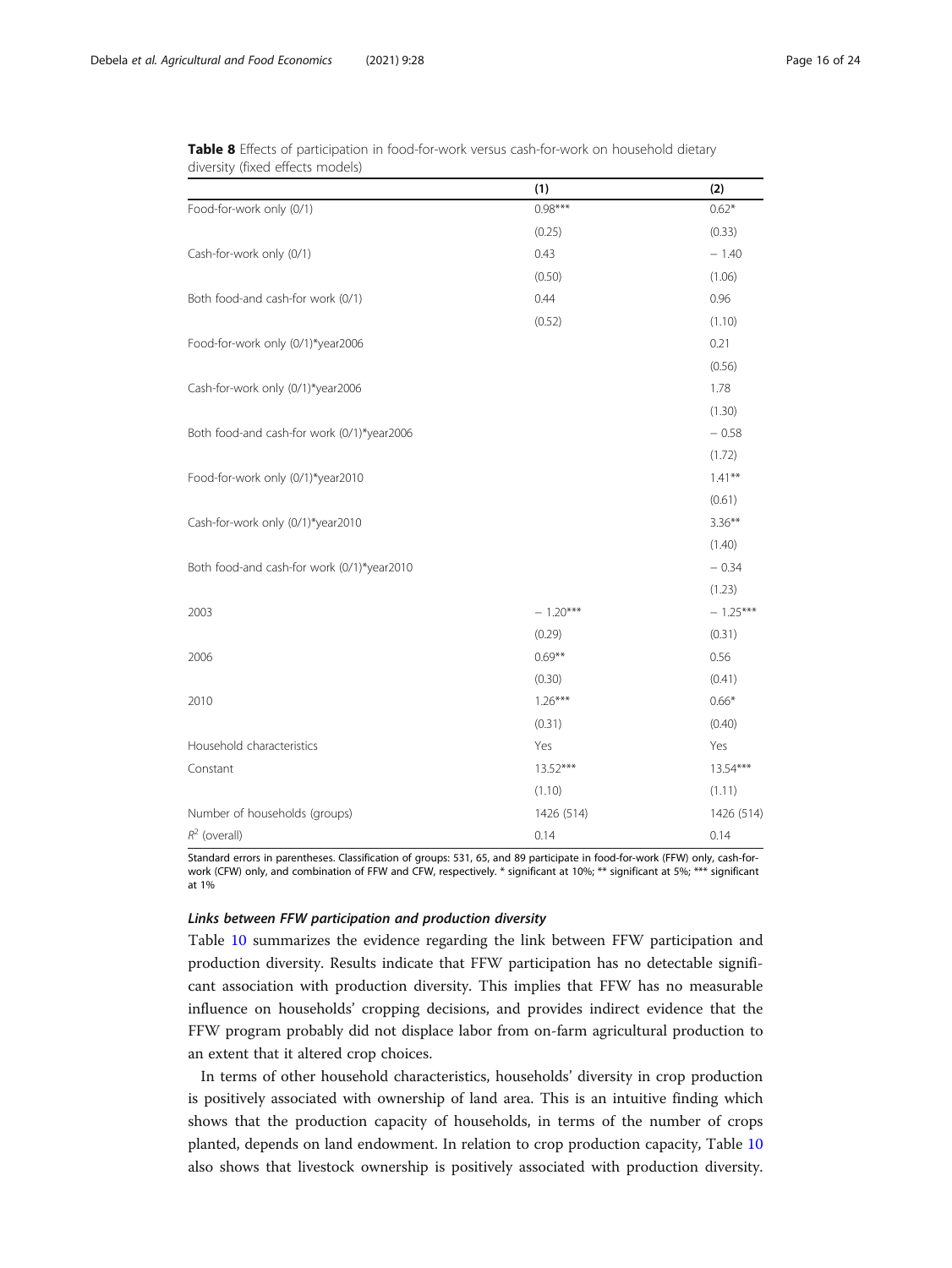<span id="page-16-0"></span>

| Table 9 Effects of food-for-work income on household dietary diversity-continuous treatment |  |
|---------------------------------------------------------------------------------------------|--|
|---------------------------------------------------------------------------------------------|--|

|                                       | <b>Fixed effects</b> | Random effects |
|---------------------------------------|----------------------|----------------|
| FFW income per adult equivalent (log) | $0.14***$            | $0.09**$       |
|                                       | (0.05)               | (0.04)         |
| Age of household head (years)         | $-0.02$              | $-0.02***$     |
|                                       | (0.02)               | (0.01)         |
| Female-headed household (0/1)         | $-0.13$              | $-0.43$        |
|                                       | (0.47)               | (0.28)         |
| Education of head (1/0)               | $0.94**$             | $0.72***$      |
|                                       | (0.37)               | (0.24)         |
| Adult female labor (#)                | $0.28*$              | $0.35***$      |
|                                       | (0.17)               | (0.12)         |
| Adult male labor (#)                  | 0.12                 | $0.22***$      |
|                                       | (0.15)               | (0.10)         |
| Children (#)                          | $0.20*$              | $0.16***$      |
|                                       | (0.11)               | (0.08)         |
| Land area owned (Tsimdi) <sup>a</sup> | 0.03                 | $0.16***$      |
|                                       | (0.05)               | (0.03)         |
| Livestock owned (TLUs)                | 0.00                 | $0.13***$      |
|                                       | (0.05)               | (0.04)         |
| Off-farm income (0/1)                 | 0.29                 | $0.44**$       |
|                                       | (0.24)               | (0.20)         |
| 2003                                  | $-1.33***$           | $-1.12***$     |
|                                       | (0.29)               | (0.27)         |
| 2006                                  | $0.58*$              | $0.73***$      |
|                                       | (0.30)               | (0.27)         |
| 2010                                  | $1.02***$            | $1.16***$      |
|                                       | (0.29)               | (0.26)         |
| Zone 2                                |                      | $-0.81**$      |
|                                       |                      | (0.33)         |
| Zone 3                                |                      | $-0.23$        |
|                                       |                      | (0.34)         |
| Zone 4                                |                      | $-0.42$        |
|                                       |                      | (0.34)         |
| Zone 5                                |                      | $-1.47**$      |
|                                       |                      | (0.58)         |
| Constant                              | $13.72***$           | 12.90***       |
|                                       | (1.10)               | (0.72)         |
| Number of households                  | 1426                 | 1426           |
| Number of groups                      | 514                  | 514            |
| $R^2$ (overall)                       | 0.14                 | 0.20           |

Standard errors in parentheses. \* significant at 10%; \*\* significant at 5%; \*\*\* significant at 1%. <sup>a</sup>1 Tsimdi = 0.25 ha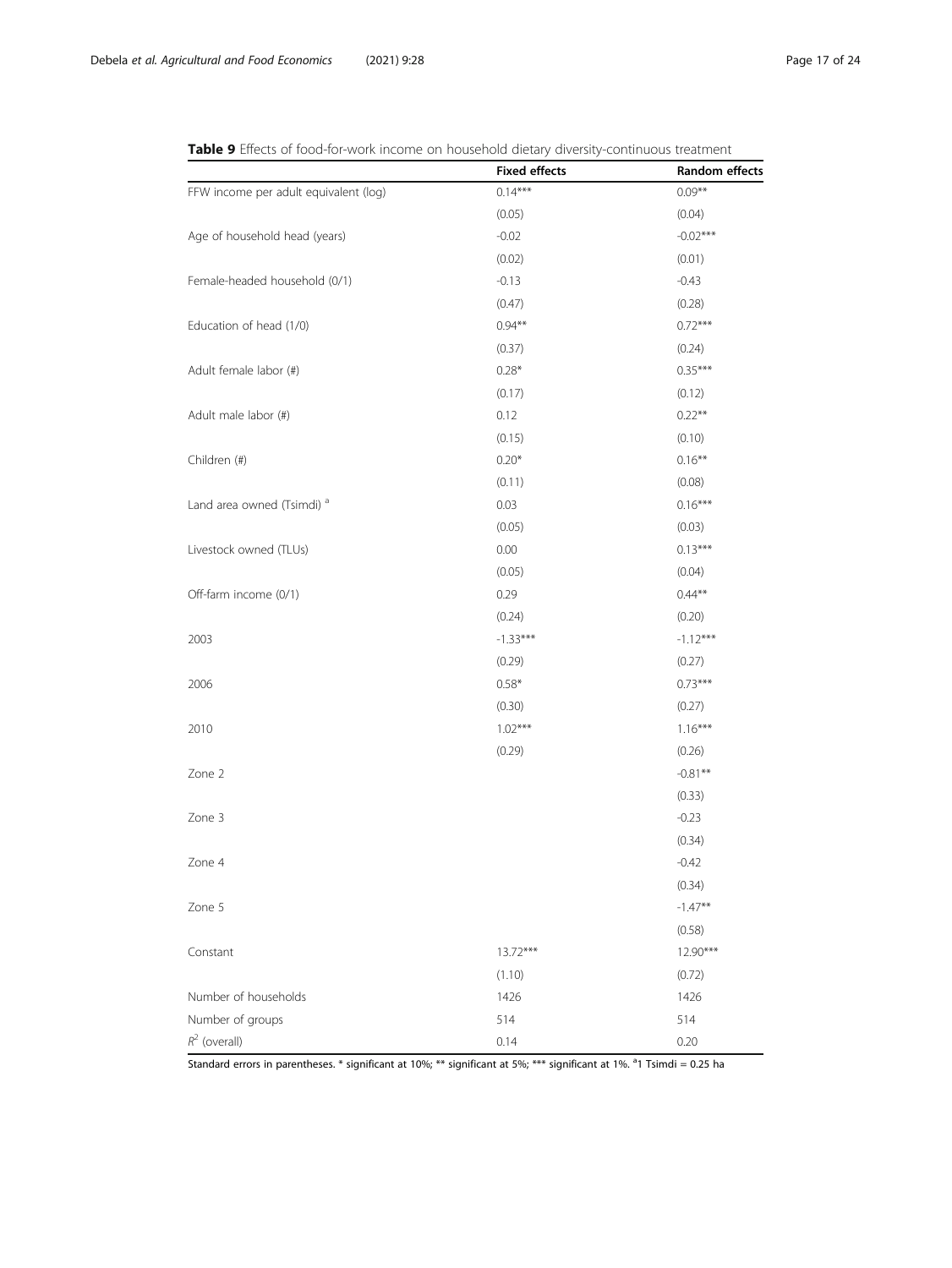<span id="page-17-0"></span>

An interesting implication from this, in the context of Ethiopia, is that the diversity of crops grown depends on livestock ownership—perhaps because farm households in Ethiopia rely heavily on oxen for plowing. Further, results in Table [10](#page-18-0) reveal that engaging in off-farm employment is positively and significantly correlated with production diversity in the sample.

#### Examining alternative approaches

This study undertakes five robustness checks to examine the consistency of the results. The first robustness check relies on using a balanced sample of households that appear in all survey rounds to estimate the main regressions. Findings show that major results are invariant to this change in sample and conclusions remain the same (see Table A3 in the Online Additional File [1\)](#page-20-0).

Second, this study examines whether results remain consistent across two definitions of the FVS: (i) using nine food groups (i.e., the nine categories defined in Table [2](#page-7-0)); and (ii) excluding food items that have low nutritional value (i.e., oil and fats, sweets, spices and condiments) from the FVS. In the first case, a binary indicator for each food group is generated, with the indicator taking a value of 1 if a household consumed any food item in the food group (cereals; legumes, nuts, and seeds; vegetables, meat; eggs; milk; oil and fats; sweets; spices and condiments). The household dietary diversity score is then calculated by taking the sum across groups, with the score ranging from 1 to 9. In the second case, food items that have low nutritional value (oil and fats; sweets; spices and condiments) are excluded from the FVS. Regression patterns are similar (see Table A4 in the Online Additional File [1\)](#page-20-0) and indicate that FFW participation remains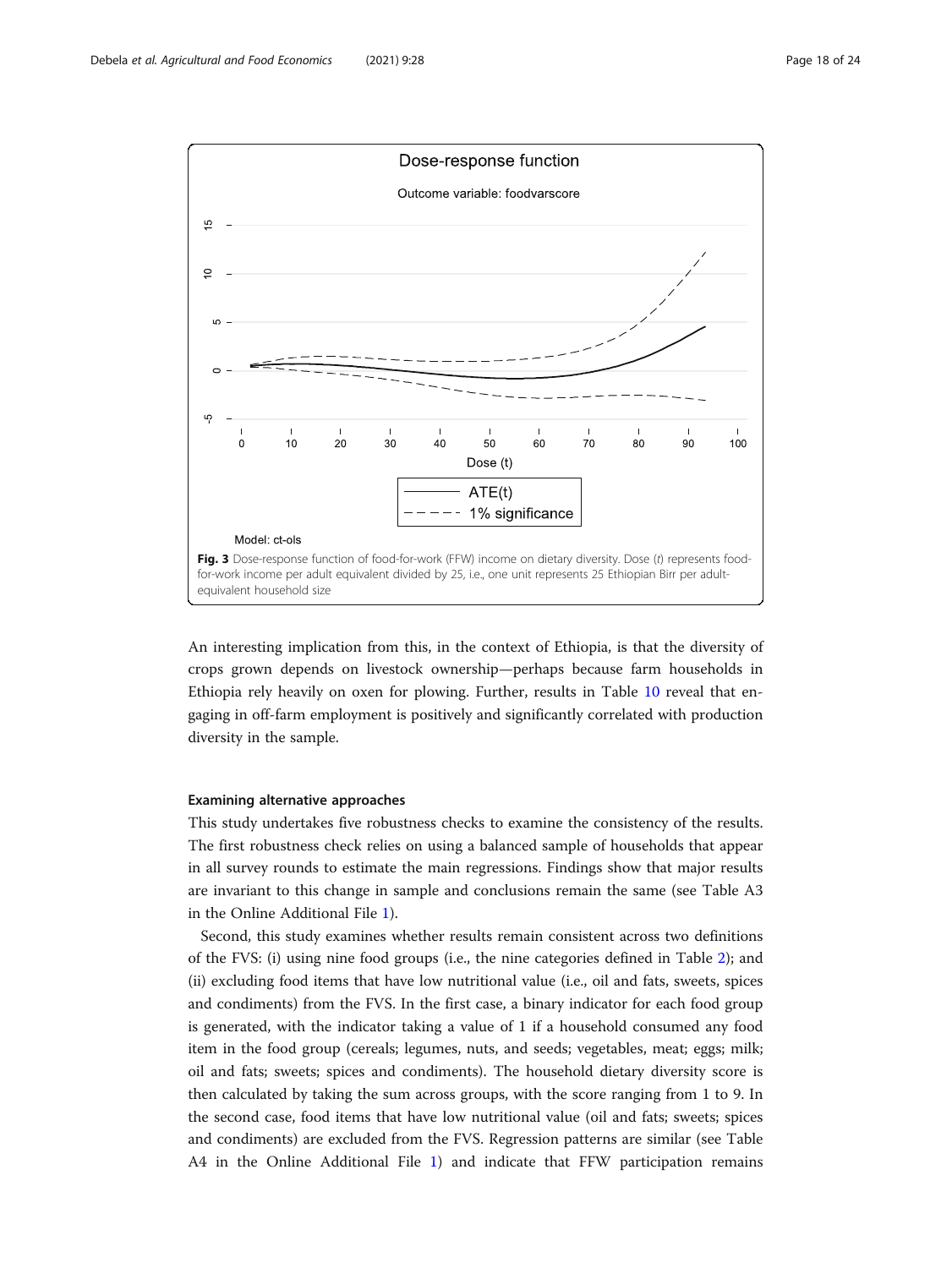|                                       | <b>Fixed effects</b><br>Model 2A | Random effects<br>Model 2B | DID <sup>b</sup><br>Model 2C |
|---------------------------------------|----------------------------------|----------------------------|------------------------------|
|                                       |                                  |                            |                              |
| FFW participant (0/1)                 | 0.04                             | 0.05                       | $-0.06$                      |
|                                       | (0.08)                           | (0.06)                     | (0.06)                       |
| Age of household head (years)         | $-0.003$                         | 0.003                      | $-0.004$                     |
|                                       | (0.005)                          | (0.002)                    | (0.005)                      |
| Female-headed household (0/1)         | 0.10                             | $-0.04$                    | 0.06                         |
|                                       | (0.16)                           | (0.08)                     | (0.14)                       |
| Education of head (0/1)               | 0.05                             | $0.16***$                  | $-0.07$                      |
|                                       | (0.13)                           | (0.07)                     | (0.10)                       |
| Adult female labor (#)                | $-0.04$                          | 0.03                       | $-0.05$                      |
|                                       | (0.06)                           | (0.04)                     | (0.05)                       |
| Adult male labor (#)                  | 0.02                             | 0.04                       | 0.01                         |
|                                       | (0.05)                           | (0.03)                     | (0.04)                       |
| Children (#)                          | 0.02                             | $0.06***$                  | $-0.01$                      |
|                                       | (0.04)                           | (0.02)                     | (0.03)                       |
| Land area owned (Tsimdi) <sup>a</sup> | $0.08***$                        | $0.04***$                  | $0.05***$                    |
|                                       | (0.02)                           | (0.01)                     | (0.01)                       |
| Livestock owned (TLUs)                | $0.04***$                        | $0.05***$                  | $-0.01$                      |
|                                       | (0.02)                           | (0.01)                     | (0.01)                       |
| Off-farm income (0/1)                 | $0.16***$                        | 0.10                       | 0.09                         |
|                                       | (0.08)                           | (0.06)                     | (0.06)                       |
| 2003                                  | $-0.19*$                         | $-0.19***$                 |                              |
|                                       | (0.10)                           | (0.09)                     |                              |
| 2006                                  | 0.12                             | $0.16*$                    | $0.36***$                    |
|                                       | (0.10)                           | (0.09)                     | (0.11)                       |
| 2010                                  | 0.14                             | $0.15*$                    | $0.36***$                    |
|                                       | (0.10)                           | (0.09)                     | (0.09)                       |
| Zone 2                                |                                  | 0.01                       |                              |
|                                       |                                  | (0.09)                     |                              |
| Zone 3                                |                                  | $0.29***$                  |                              |
|                                       |                                  | (0.09)                     |                              |
| Zone 4                                |                                  | 0.04                       |                              |
|                                       |                                  | (0.09)                     |                              |
| Zone 5                                |                                  | $-0.51***$                 |                              |
|                                       |                                  | (0.18)                     |                              |
| Constant                              | $2.10***$                        | $1.69***$                  | $2.38***$                    |
|                                       | (0.38)                           | (0.21)                     | (0.07)                       |
| Number of obs.                        | 1426                             | 1426                       | 912                          |
| Number of groups                      | 514                              | 514                        | 371                          |
| $R^2$ (overall)                       | 0.05                             | 0.10                       | 0.04                         |

### <span id="page-18-0"></span>Table 10 Effects of food-for-work participation on production diversity

Standard errors in parentheses. \* significant at 10%; \*\* significant at 5%; \*\*\* significant at 1%. <sup>a</sup>1 Tsimdi = 0.25 ha; Hausman test ( $\chi^2$  = 27.0, p-value = 0.01); <sup>b</sup>ln the DID model, standard errors are clustered by household ID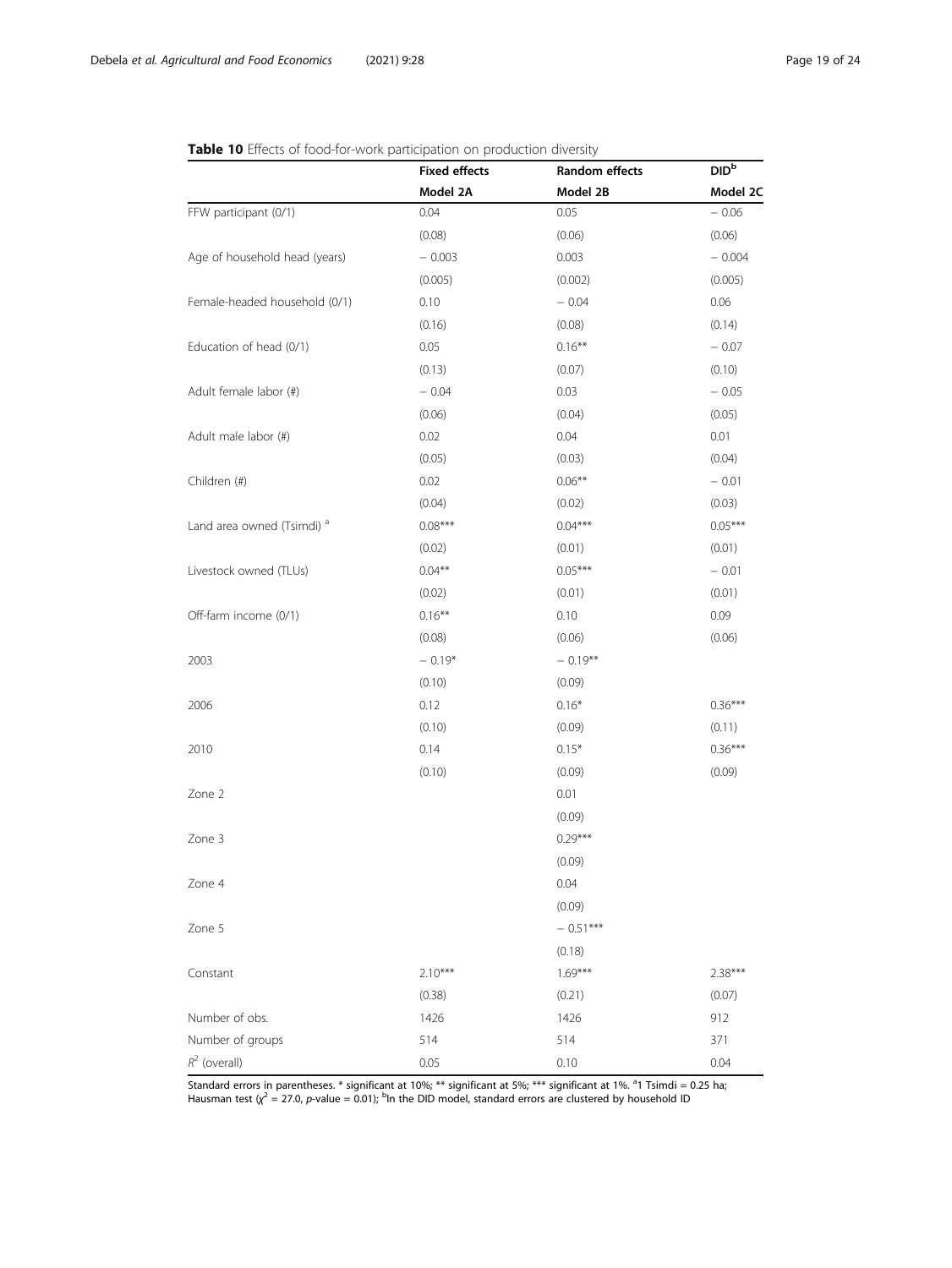significantly associated with dietary diversity, regardless of the FVS definition used, although the magnitude of the influence is smaller in the case of the more restricted FVS (see Table A5 in the Online Additional File [1](#page-20-0)).

Third, an alternative definition of production diversity is used by including the number of livestock species in calculating the score, thereby reflecting the number of both crop and animal species households produce. Results lead to similar conclusions as from the main model, except for a difference in the DID estimation (see Table A6 in the Online Additional File [1\)](#page-20-0). Fourth, the production diversity model is estimated incorporating the one-year lagged FFW participation indicator as a possible driver of the current production diversity score. This allows examining if previous participation in FFW influences crop production in the following year. Results show that lagged FFW participation does not have a significant association with current production diversity, yielding results similar to the main model (see Table A7 in the Online Additional File [1\)](#page-20-0).

A fifth and final robustness check was undertaken by controlling for potential attrition bias in the data. An attrition probit model was first estimated using a binary indicator taking a value one if the household does not belong to the balanced panel and zero otherwise as a dependent variable (see Table A8 in the Online Additional File [1](#page-20-0)). The Inverse Mills Ratio (IMR) was then calculated based on the prediction from this probit model. Estimating fixed effects regression models, including the IMR as a variable to control for the latent characteristics of attritors, is the last step for checking the attrition bias. According to the results of this model, households that are part of the balanced panel do not differ from the rest of the households in most of the socioeconomic characteristics (see Table A8 in the Online Additional File [1](#page-20-0)). Differences exist in the age of the household head and the number of adult male members. However, the IMR is not statistically significant at standard test levels when included in the main regression. Point estimates remain similar in sign, magnitude, and significance to those in a regression without the correction (Table A9, Online Additional File [1\)](#page-20-0). This implies that results are not measurably affected by any attrition bias.<sup>10</sup>

#### Limitations of the study

The PSNP was not static over the course of the first phase (2005–2010), either in terms of targeting or implementation. Subsequent phases also differed over time, for example by adding new components to the existing program. For example, the third phase (PSNP 3) was gender and child sensitive such that it allowed temporary status change for pregnant and lactating mothers from public work programs to free food and cash (World Bank [2016](#page-23-0)). PSNP 4 incorporated nutrition education and direct investments in nutrition as components. Particularly, PSNP 4 provides 15 kg of wheat and 4 kg of pulses as food payments (Government of Ethiopia [2014](#page-22-0); World Bank [2016\)](#page-23-0). This study has focused on the first phase of the program and therefore subsequent program changes do not affect the impacts evaluated here. However, it is acknowledged that one limitation of this study is that program changes that occurred during the implementation of the first phase are not captured. Future research incorporating longer panels of data could, in theory, examine whether nutritional outcomes were affected by changes

 $10$ Regression results using Poisson models are similar to the linear models in terms of signs and significance (Tables A10 and A11, Online Additional file [1\)](#page-20-0).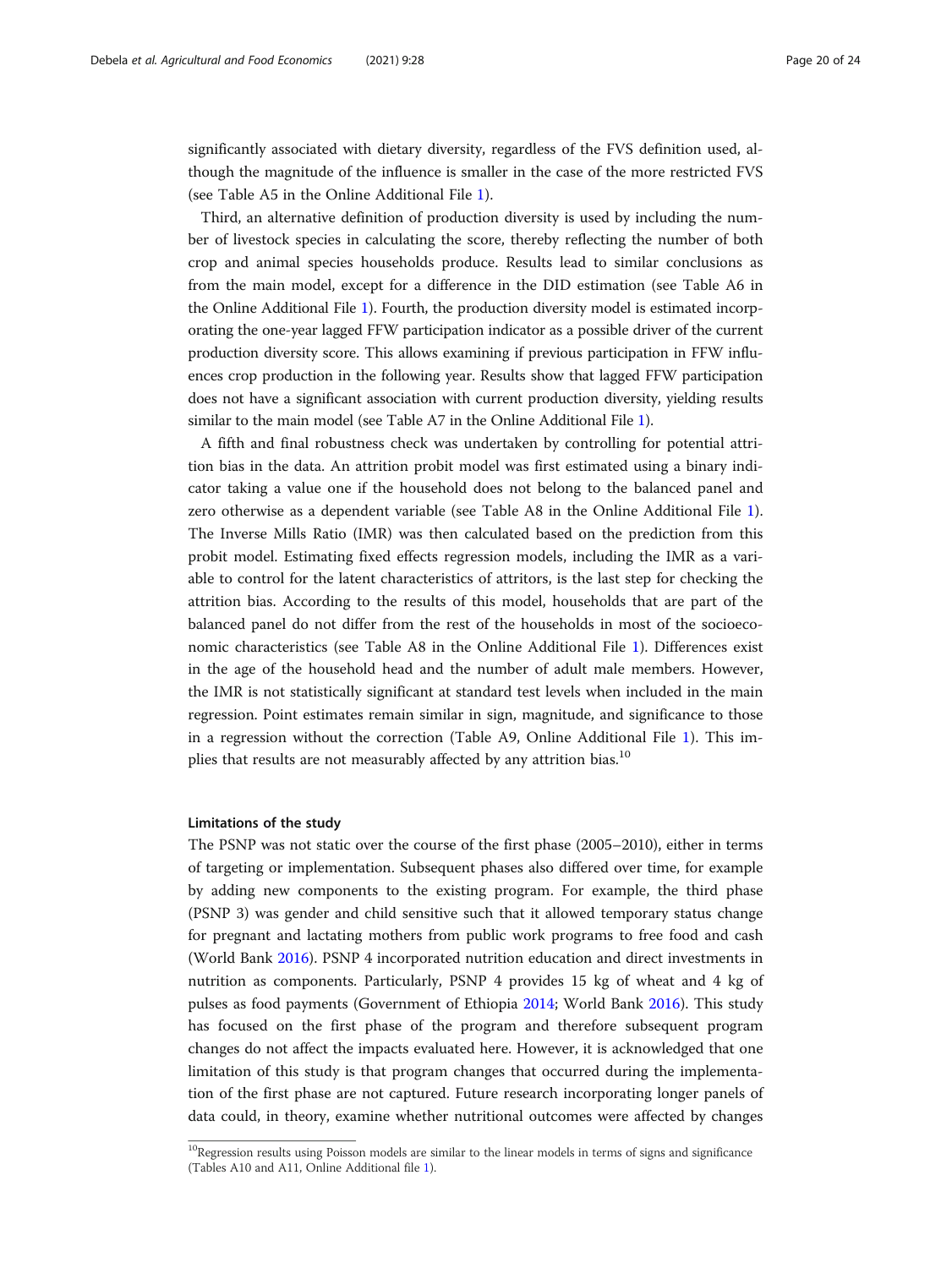<span id="page-20-0"></span>within and between different phases of the PSNP, for example, in terms of targeting, implementation, or added components.

#### Conclusions

This study examines whether Ethiopia's FFW programs contribute to the variety in food consumption and crop production. Based on four waves of survey data (2001, 2003, 2006, and 2010), findings show that participating in FFW programs improved dietary diversity. The association remains positive but smaller in magnitude when food items provided by the FFW are excluded from the food variety score (FVS). Further disentangling the food groups consumed among participants and non-participants in the FFW programs, results show that the observed difference in cereal consumption between the two groups disappears when wheat is excluded from the FVS calculation. An implication is that FFW improves dietary diversity when the food item is not part of the staple diet. Results reveal that FFW slightly crowds in consumption of other food items, possibly enhancing food security of poor rural households. A policy implication is that, by providing food items that are not part of the staple diet as part of a safety net program, the intervention will likely not only assure food availability but also improve dietary diversity. It is possible that the list of potential food items provided under FFW programs is restricted due to the cost and perishability of some food groups. Nevertheless, food-based transfer programs may want to consider providing a wider basket of food items. In truth, later phases of the PSNP (e.g., PSNP 4) have moved toward providing a more diverse basket of food items, for example by providing wheat and pulses. These results highlight the value of this approach. Food items from other groups might also be considered to further improve dietary quality and magnify nutritional benefits of the program.

Results from a dose-response model using a continuous treatment show that a higher intensity of FFW participation is associated with more diversified food consumption. Findings further reveal that FFW participation was uncorrelated with production diversity, which suggests that such programs may not necessarily compete for agricultural labor, at least not to the extent that households are making discernable changes in crop mix.

#### Abbreviations

FFW: Food-for-work; CFW: Cash-for-work; PSNP: Productive Safety Net Program; FVS: Food Variety Score; PDS: Production Diversity Score

#### Supplementary Information

The online version contains supplementary material available at [https://doi.org/10.1186/s40100-021-00189-1.](https://doi.org/10.1186/s40100-021-00189-1)

#### Additional File 1.

#### Acknowledgements

Data collection was undertaken by the Norwegian University of Life Sciences in collaboration with Mekelle University. The authors acknowledge numerous students at these universities that contributed to the collection, cleaning, and organization of the data. We thank seminar participants at GlobalFood Research Training Group and the CSAE 2018 Conference on Economic Development in Africa for valuable comments.

#### Authors' contributions

BLD cleaned the data, prepared panel data, analyzed the data, developed the first draft, and wrote the manuscript. GES initiated the research question, designed the study, and contributed to the writing of the manuscript. STH designed the survey instruments and was responsible for the initial sampling and baseline survey. He refined the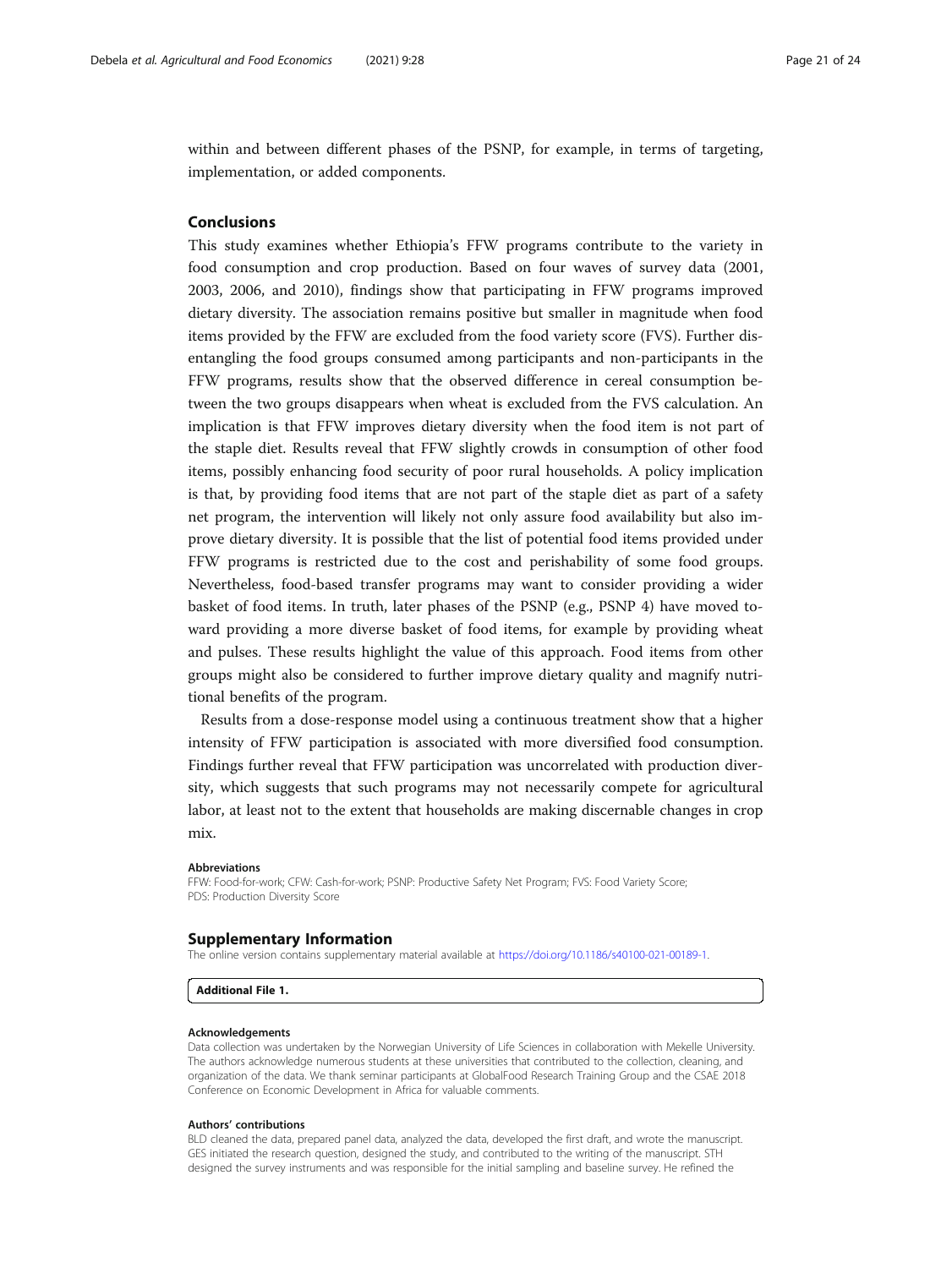<span id="page-21-0"></span>survey instruments and supervised students and subsequent rounds of data collection. STH also designed the study. All authors read and approved the final version.

#### Funding

STH secured funding for the collection of panel data from the Research Council of Norway, the Norwegian Ministry of Foreign Affairs, and the Norwegian Agency for Development Cooperation (NORAD); BLD received financial support for this work from the Deutsche Forschungsgemeinschaft (German Research Foundation) as part of the GlobalFood program; and GES acknowledges support from the Purdue Policy Research Institute and the Feed the Future Innovation Lab for Nutrition, which is funded by the United States Agency for International Development. Findings and opinions expressed in this manuscript do not necessarily reflect the opinions of the funding sources, and the funding agencies were not involved in the analysis or interpretation of results. Open Access funding enabled and organized by Projekt DEAL.

#### Availability of data and materials

The datasets analyzed can be obtained from the corresponding author on reasonable request.

#### **Declarations**

#### Competing interests

The authors do not have any conflicts of interest.

#### Author details

1 Department of Agricultural Economics and Rural Development, University of Goettingen, Platz der Goettinger Sieben 5, 37073 Goettingen, Germany. <sup>2</sup>Department of Agricultural Economics and Purdue Policy Research Institute, Purdue University, 403 West State Street, West Lafayette, IN 47907-2056, USA. <sup>3</sup>School of Economics and Business, Norwegian University of Life Sciences, P.O. Box 5003, 1432 Ås, Norway.

#### Received: 12 July 2019 Revised: 9 October 2020 Accepted: 15 April 2021 Published online: 22 July 2021

#### References

- Abdulai A, Barrett C, Hoddinott J (2005) Does food aid really have disincentive effects? New evidence from Sub-Saharan Africa. World Development 33(10):1689–1704. <https://doi.org/10.1016/j.worlddev.2005.04.014>
- Adato M, Hoddinott J (2008) Social Protection: Opportunities for Africa. International Food Policy Research Institute (IFPRI) Policy Brief 5. September 2008.
- Alderman H, Mustafa M (2013) Social protection and nutrition. Preparatory technical meeting for the International Conference on Nutrition (ICN2), November 13-15, 2013, Rome. Available at: [http://www.fao.org/fileadmin/user\\_upload/a](http://www.fao.org/fileadmin/user_upload/agn/pdf/PTM-ICN2_07_Rev1_Alderman_Full_Paper_2013-11-22.pdf) [gn/pdf/PTM-ICN2\\_07\\_Rev1\\_Alderman\\_Full\\_Paper\\_2013-11-22.pdf](http://www.fao.org/fileadmin/user_upload/agn/pdf/PTM-ICN2_07_Rev1_Alderman_Full_Paper_2013-11-22.pdf). Accessed 16 Feb 2017.
- American Institutes for Research (AIR) (2013) Zambia's child grant program: 24-month impact report, Washington D.C Available at: [https://www.air.org/sites/default/files/downloads/report/Zambia\\_Child\\_Grant\\_Program\\_Report\\_20131\\_0.pdf](https://www.air.org/sites/default/files/downloads/report/Zambia_Child_Grant_Program_Report_20131_0.pdf) Access 6 June 2017
- Ayalew W, King JM, Bruns E, Rischkowsky B (2003) Economic evaluation of smallholder subsistence livestock production: lessons from an Ethiopian goat development program. Ecol Econ 45(3):473–485. [https://doi.org/10.1016/S0921-8009\(03\)00098-3](https://doi.org/10.1016/S0921-8009(03)00098-3)
- Bailey S (2013) The impact of cash transfers on food consumption in humanitarian settings: A review of evidence. Study for the Canadian Foodgrains Bank Available at: [https://reliefweb.int/sites/reliefweb.int/files/resources/cfgb---impact-of-cash](https://reliefweb.int/sites/reliefweb.int/files/resources/cfgb---impact-of-cash-transfers-on-food-consumption-may-2013-final-clean.pdf)[transfers-on-food-consumption-may-2013-final-clean.pdf.](https://reliefweb.int/sites/reliefweb.int/files/resources/cfgb---impact-of-cash-transfers-on-food-consumption-may-2013-final-clean.pdf) Accessed 26 Apr 2019.
- Barrett CB, Holden S, Clay DC (2005) Can Food for work programmes reduce vulnerability? In: Dercon S(ed) Insurance against poverty. Oxford University Press, Oxford
- Berhane G, Devereux S, Hoddinott J, Hoel J, Roelen K, Abay K, Kimmel M, Ledlie N, Woldu T (2015) Evaluation of the social cash transfers pilot programme: Tigray region, Ethiopia (Endline Report). International Food Policy Research Institute, Washington D.C Available at: [http://www.fao.org/fileadmin/user\\_upload/p2p/Publications/UNICEF\\_Tigray\\_Endline\\_Report.](http://www.fao.org/fileadmin/user_upload/p2p/Publications/UNICEF_Tigray_Endline_Report.pdf) [pdf](http://www.fao.org/fileadmin/user_upload/p2p/Publications/UNICEF_Tigray_Endline_Report.pdf). Accessed 6 June 2017.
- Berhane G, Gilligan DO, Hoddinott J, Kumar N, Taffesse AS (2014) Can social protection work in Africa? The Impact of Ethiopia's Productive Safety Net Programme. Econ Dev Cult Change 63(1):1–26. <https://doi.org/10.1086/677753>
- Berhane G, Hoddinott J, Kumar N, Tafesse AS, Diressie MT, Yohannes Y, Sabates-Wheeler R, Handino M, Lind J, Tefera M, Sima F (2013) Evaluation of Ethiopia's food security program: documenting progress in the implementation of the productive safety nets programme and the household asset building programme. Ethiopia Strategy Support Program II, ESSP II-EDRI Report, International Food Policy Research Institute, Washington, D.C Available at: [https://essp.ifpri.info/files/2013/05/](https://essp.ifpri.info/files/2013/05/ESSPII_EDRI_Report_PSNP.pdf) [ESSPII\\_EDRI\\_Report\\_PSNP.pdf](https://essp.ifpri.info/files/2013/05/ESSPII_EDRI_Report_PSNP.pdf). Accessed 1 June 2017.
- Berlie AB (2014) The role of productive safety nets in improving household food dietary diversity in the Amhara Region of Ethiopia: a case study on Lay Gayint District. Ethiopian J Health Dev 28(3):191–201
- Bezu S, Holden S (2008) Can food-for-work encourage agricultural production? Food Policy 33(6):541–549. [https://doi.org/10.1](https://doi.org/10.1016/j.foodpol.2008.06.004) [016/j.foodpol.2008.06.004](https://doi.org/10.1016/j.foodpol.2008.06.004)
- Burchi F, Scarlato M, d'Agostino G (2016) Addressing food insecurity in sub-Saharan Africa: the role of cash transfers. DIE Discussion Paper 17/2016. Available at: https://www.die-gdi.de/uploads/media/DP\_17.2016.pdf Access 16 Feb 2017.
- Caeyers B, Dercon S (2012) Political connections and social networks in targeted transfer programmes: Evidence from rural Ethiopia. Econ Dev Cult Change 60(4):639–675. <https://doi.org/10.1086/665602>
- Cerulli G (2015) Ctreatreg: Command for fitting dose-response models under exogenous and endogenous treatment. Stata J 15(4):1019–1045. <https://doi.org/10.1177/1536867X1501500405>
- Cochrane L, O'Regan D (2016) Legal harvest and illegal trade: Trends, challenges, and options in khat production in Ethiopia. Int J Drug Policy 30:27–34. <https://doi.org/10.1016/j.drugpo.2016.02.009>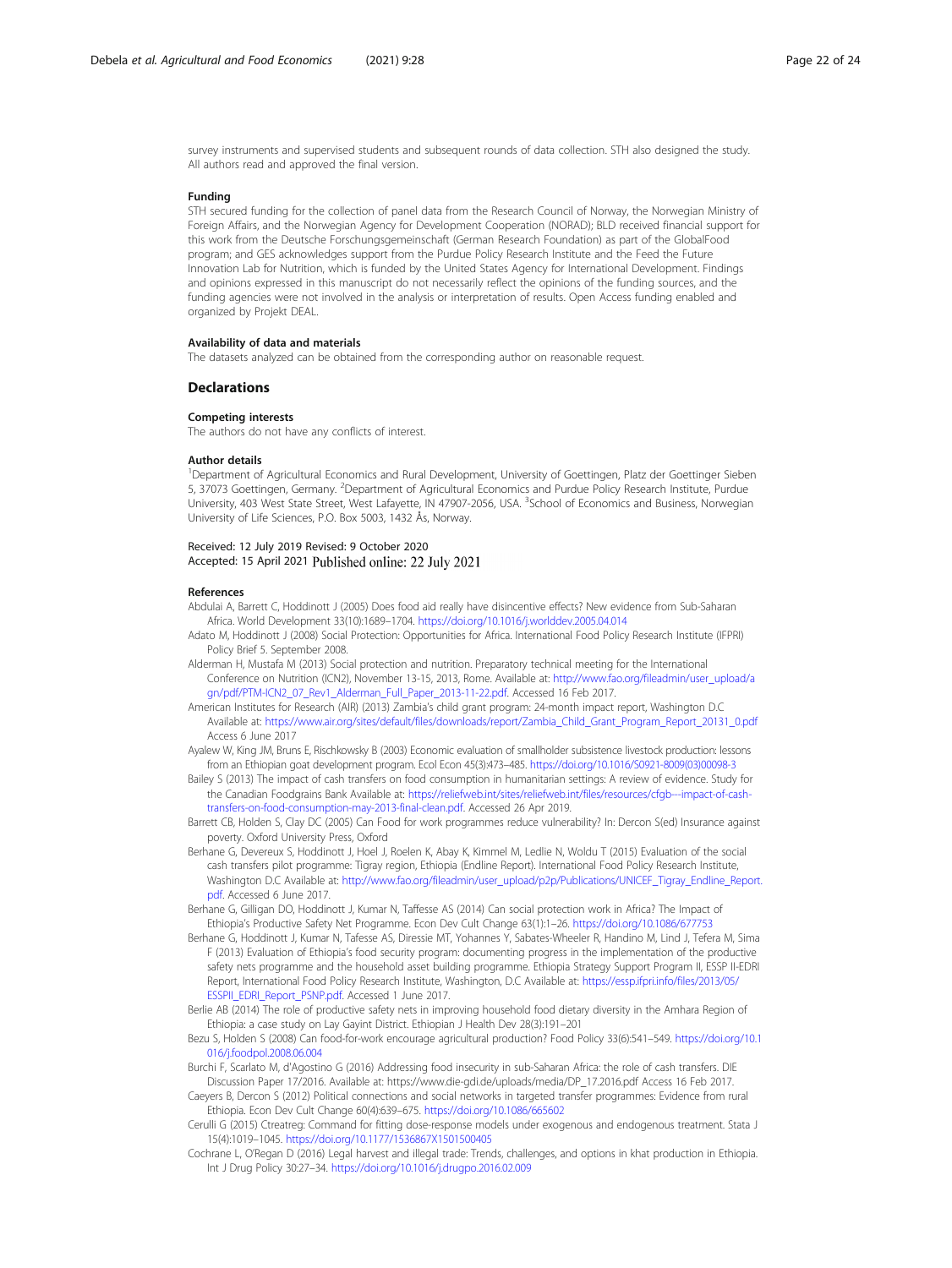<span id="page-22-0"></span>Coll-Black S, Gilligan DO, Hoddinott J, Kumar N, Taffesse AS, Wiseman W (2011) Targeting food security interventions when "everyone is poor": The case of Ethiopia's Productive Safety Net Programme. Ethiopia Strategy Support Program II (ESSP II) Working Paper 24. International Food Policy Research Institute, Addis Ababa Available at: [https://pdfs.semanticscholar.](https://pdfs.semanticscholar.org/5e7c/8f97f9e9e4ed9c80e42b584cc59144cbd155.pdf) [org/5e7c/8f97f9e9e4ed9c80e42b584cc59144cbd155.pdf.](https://pdfs.semanticscholar.org/5e7c/8f97f9e9e4ed9c80e42b584cc59144cbd155.pdf) Accessed 26 May 2014.

de Groot R, Palermo T, Handa S, Ragno LP, Peterman A (2017) Cash transfers and child nutrition: Pathways and impacts. Dev Policy Rev 35(5):621–643. <https://doi.org/10.1111/dpr.12255>

Dercon S (2011) Social Protection, Efficiency and Growth. Centre for the Study of African Economies (CSAE) Working Paper WPS /2011-17. Oxford.

Devereux S (2001) Livelihood insecurity and social protection: a re-emerging issue in rural development. Development policy review, 19(4), 507-519.

Food and Agriculture Organization (FAO) (2005) A historical background on food aid and key milestones. Committee on Commodity Problems, Rome Sixty-fifth Session. 11-13 April 2005, Italy. Available at: http://www.fao.org/3/J4865e/J4865e. htm Access 14 Apr 2020

Food and Agriculture Organization (FAO) (2011) Guidelines for measuring household and individual dietary diversity. Food and Agriculture Organization of the United Nations Available at: http://www.fao.org/3/a-i1983e.pdf Access 27 June 2016

Gebissa E (2008) Scourge of life or an economic lifeline? Public discourses on khat (Catha edulis) in Ethiopia. Subst Use Misuse 43(6):784–802. <https://doi.org/10.1080/10826080701738950>

Gelan AU (2007) Does Food Aid Have Disincentive Effects on Local Production? A General Equilibrium Perspective on Food Aid in Ethiopia. Food Policy 32(4):436–458. <https://doi.org/10.1016/j.foodpol.2006.09.001>

Gilligan DO, Hoddinot J, Taffesse AS (2008) The impact of Ethiopia's Productive Safety Net Program and its linkages. IFPRI Discussion Paper no. 00839, International Food Policy Research Institute, Washington, DC Available at: [http://cdm15738.](https://cdm15738.contentdm.oclc.org/utils/getfile/collection/p15738coll2/id/29532/filename/29533.pdf) [contentdm.oclc.org/utils/getfile/collection/p15738coll2/id/29532/filename/29533.pdf](https://cdm15738.contentdm.oclc.org/utils/getfile/collection/p15738coll2/id/29532/filename/29533.pdf). Accessed 26 May 2014.

Gilligan DO, Hoddinott J (2007) Is There Persistence in the Impact of Emergency Food Aid? Evidence on Consumption, Food Security, and Assets in Rural Ethiopia. Am J Agric Econ 89(2):225–242. [https://doi.org/10.1111/](https://doi.org/10.1111/j.1467-8276.2007.00992.x) [j.1467-8276.2007.00992.x](https://doi.org/10.1111/j.1467-8276.2007.00992.x)

Government of Ethiopia (2009) Productive Safety Net Program. Food Security Program 2010-2014. Ministry of Agriculture and Rural Development. August 2009, Addis Ababa

Government of Ethiopia (2014) Productive Safety Net Program Phase IV. Program Implementation Manual. Ministry of Agriculture, Addis Ababa December 2009

Hagos F, Holden S (2002) Incentives for conservation in Tigray, Ethiopia: Findings from a household survey. Department of Economics and Social Sciences, Agricultural University of Norway, Unpublished.

Hidrobo M, Hoddinott J, Kumar N, Meghan O (2018) Social protection, food security, and asset formation. World Dev 101:88– 103. <https://doi.org/10.1016/j.worlddev.2017.08.014>

Hidrobo M, Hoddinott J, Peterman A, Margolies A, Moreira V (2014) Cash, food, or vouchers? Evidence from a randomized experiment in northern Ecuador. J Dev Econ 107:144–156. <https://doi.org/10.1016/j.jdeveco.2013.11.009>

Hirvonen K, Taffesse A, Worku Hassen I (2016) Seasonality and household diets in Ethiopia. Public Health Nutr 19(10):1723– 1730. <https://doi.org/10.1017/S1368980015003237>

Hoddinott J, Skoufias E (2004) The impact of PROGRESA on food consumption. Econ Dev Cult Change 53(1):37–61. [https://](https://doi.org/10.1086/423252) [doi.org/10.1086/423252](https://doi.org/10.1086/423252)

Hoddinott J, Wiesmann D (2008) The impact of conditional cash transfer programs on food consumption in Honduras, Mexico and Nicaragua. Available at https://ssrn.com/abstract=1269417

Hoddinott JF, Headey DD, Dereje M (2014) Cows, missing milk markets and nutrition in rural Ethiopia. ESSP II Working Paper 63. International Food Policy Research Institute (IFPRI) and Ethiopian Development Research Institute (EDRI), Washington, D.C. and Addis Ababa Available at: http://ebrary.ifpri.org/cdm/ref/collection/p15738coll2/id/128038 Access 5 Mar 2018

Jayne TS, Strauss J, Yamano T, Molla D (2001) Giving to the poor? Targeting of food aid in rural Ethiopia. World Dev 29(5): 887–910. [https://doi.org/10.1016/S0305-750X\(01\)00011-0](https://doi.org/10.1016/S0305-750X(01)00011-0)

Merttens F, Hurrell A, Manzi M, Attah R, Farhat M, Kardan A, MacAuslan I (2013) Kenya Hunger Safety Net Programme monitoring and evaluation component (Impact Evaluation Final Report 2009- 2012). Oxford Policy Management, Oxford Available at https://assets.publishing.service.gov.uk/government/uploads/system/uploads/attachment\_data/file/284251/ Kenya-Hunger-Safety-Net-Programme-2009-2012.pdf Access 6 June 2017

Miller CM, Tsoka M, Reichert K (2011) The impact of the social cash transfer scheme on food security in Malawi. Food Policy 36(2):230–238. <https://doi.org/10.1016/j.foodpol.2010.11.020>

Nair MK, Augustine LF, Kanapur A (2016) Food-based interventions to modify diet quality and diversity to address multiple micronutrient deficiency. Front Public Health 3(277). <https://doi.org/10.3389/fpubh.2015.00277>

Nega F, Mathijs E, Deckers J, Haile M, Nyssen J, Tollens E (2010) Rural poverty dynamics and impact of intervention programs upon chronic and transitory poverty in northern Ethiopia. Afr Dev Rev 2(1):92–114

Rahmato D, Pankhurst A, van Uffelen J (eds) (2013) Food security, safety nets and social protection in Ethiopia. Forum for Social Studies, Addis Ababa

Rogers BL, Coates J (2002) Food-based safety nets and related programs. Discussion Paper No. 12. The Gerald J. and Dorothy R. Friedman School of Nutrition Science and Policy. Food Policy and Applied Nutrition Program. Available at: [https://pdfs.](https://pdfs.semanticscholar.org/511c/25c59056ad00d6fdeaecb9e9306ac8cd4923.pdf) [semanticscholar.org/511c/25c59056ad00d6fdeaecb9e9306ac8cd4923.pdf](https://pdfs.semanticscholar.org/511c/25c59056ad00d6fdeaecb9e9306ac8cd4923.pdf) Access 13 Feb 2017.

Ruel MT (2002) Is dietary diversity an indicator of food security or dietary quality? A review of measurement issues and research needs. FCND Discussion Paper No. 140. International Food Policy Research Institute, Washington D.C Available at: http://ebrary.ifpri.org/utils/getfile/collection/p15738coll2/id/66936/filename/66937.pdf Access 16 Feb 2017

Sabates-Wheeler R, Devereux S (2010) Cash transfers and high food prices: Explaining outcomes on Ethiopia's Productive Safety Net Program. Food Policy 35(4):274–285. <https://doi.org/10.1016/j.foodpol.2010.01.001>

Tadesse G, Shively G (2009) Food aid, food prices, and producer disincentives in Ethiopia. Am J Agri Econ 91(4):942–955. <https://doi.org/10.1111/j.1467-8276.2009.01324.x>

Tigray Food Security Task Force (2009) Productive Safety Net Program. First Quarter Report. October, 2009.

Uraguchi ZB (2011) Rural income transfer programs and rural household food security in Ethiopia. J Asian Afr Stud 47(1):33–51